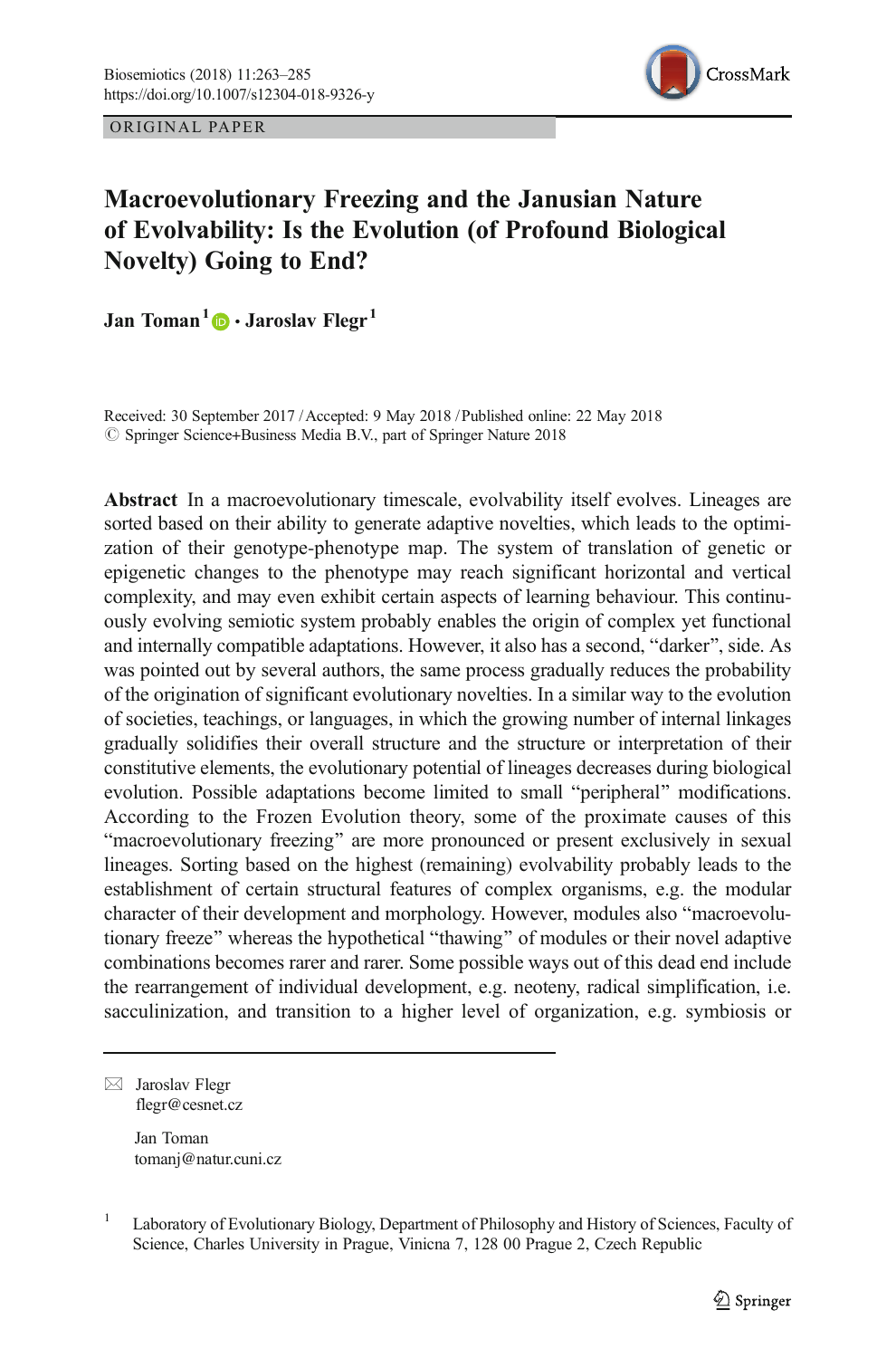symbiogenesis. The evolution of evolvability is essentially a biosemiotic process situated at the intersection of the genocentric modern synthesis and the evo-devo-centric extended synthesis. Therefore, evolvability may eventually connect these three not necessarily contradictory approaches.

Keywords Evolvability Evolutionary theory · Extended synthesis · Macroevolution · Stability-based sorting . Frozen evolution theory

### Introduction: Evolvability and (Macro)Evolutionary Potential

#### Modern Synthesis, Extended Synthesis and Evolvability

The central topics of modern synthesis, today's mainstream of evolutionary biology, encompass the character of natural selection, genetic inheritance, the origin and fate of genetic variability, gene flow, the problematics of speciation and other essentially population-genetic topics (see, e.g. Mayr [2003\)](#page-20-0). On the other hand, the so-called extended synthesis, which proposes a fundamental revision of evolutionary biology, emphasizes especially nontrivial relationships between genotype and phenotype and accounts for a significant role for individual development, life cycle and modifications of these processes in evolution. It also focuses on the evolutionary aspects of nongenetic inheritance, the backward influence of phenotype on genotype, genomic evolution, the feedbacks between organisms and their environment, multiple levels of selection, macroevolutionary processes and other formerly omitted directions of research (see, e.g. Pigliucci [2009](#page-20-0); Pigliucci and Müller [2010](#page-20-0); Laland et al. [2015\)](#page-19-0). Extended synthesis comprises all findings of modern synthesis. The relevance of "canonical" evolutionary mechanisms, such as natural selection, is only rarely disputed by its proponents. However, both approaches differ in the importance attributed to particular evolutionary processes. With some degree of simplification, proponents of the older concept usually consider the phenomena emphasized by extended synthesis to be secondary compared to the core topics of modern synthesis, whereas the proponents of extended synthesis consider them essential (see, e.g. Laland et al. [2014](#page-19-0)). In the middle of this struggle, evolvability, a phenomenon situated on the borderline of both approaches, quickly becomes one of the centrepieces of modern evolutionary biology.

Evolvability seems almost trivial on first sight. It is a necessary condition for natural selection to play its role in evolution. It was defined, for example, as: "the ability of random variations to sometimes produce improvement" or "the genome's ability to produce adaptive variants when acted upon by the genetic system^ (Wagner and Altenberg [1996](#page-22-0)), and eventually "an organism's capacity to generate heritable, select-able phenotypic variation" (Kirschner and Gerhart [1998\)](#page-19-0). Other proposed definitions of evolvability were summarized, e.g. by Pigliucci ([2008](#page-20-0)) or Hansen [\(2016\)](#page-19-0). However, the phenomenon itself is not easy to grasp because the term evolvability relates to several somewhat different evolutionary mechanisms. Wagner and Altenberg [\(1996](#page-22-0)) and Wagner [\(2005\)](#page-21-0) outlined that various understandings of evolvability stress either the degree to which heritable genetic variation is capable of responding to natural selection or the variability of certain genotype-phenotype maps, i.e. the potential for gaining new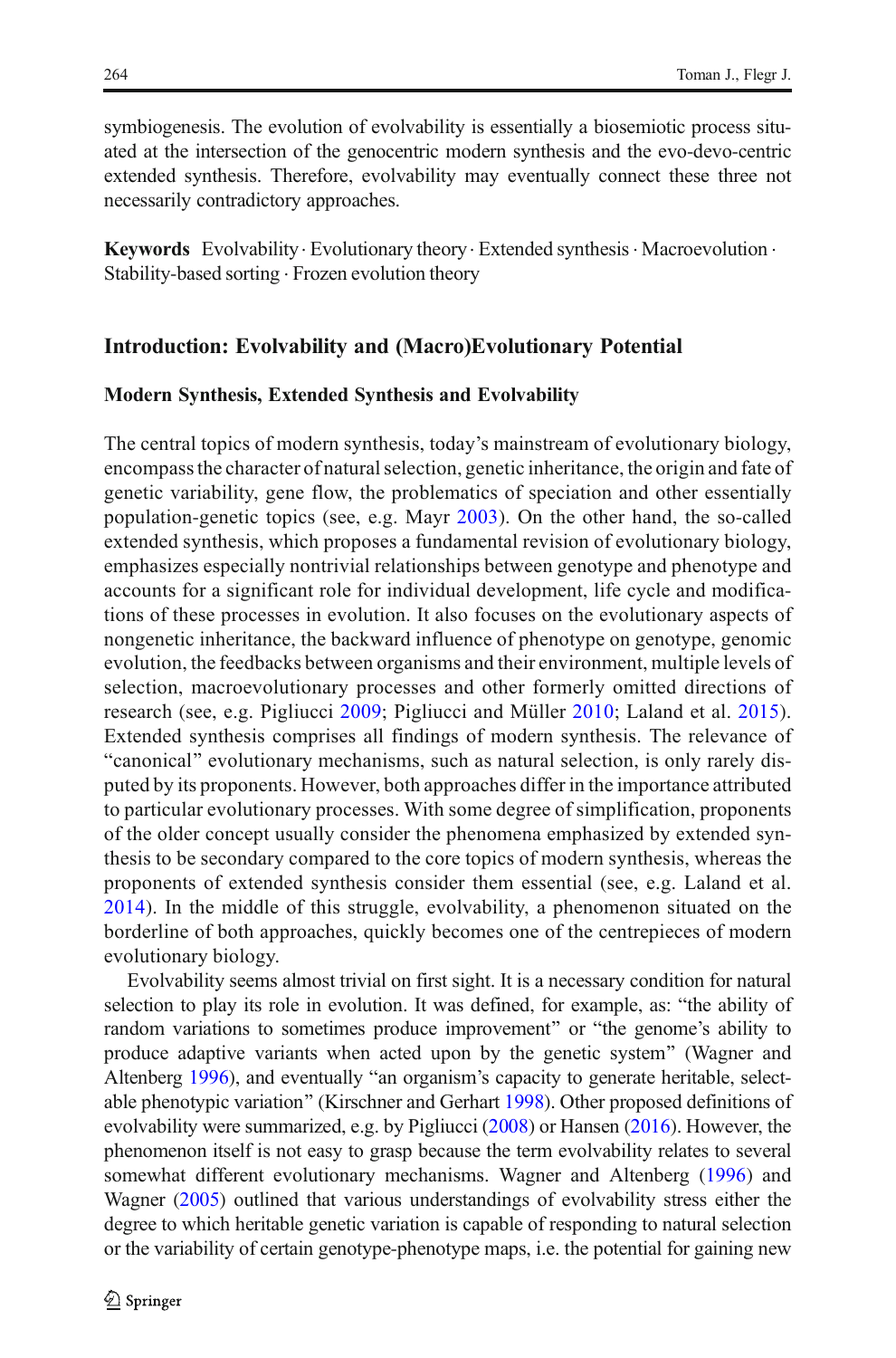functions or evolutionary innovations. Pigliucci [\(2008\)](#page-20-0) went even further and distinguished three somehow different understandings of the term: Evolvability can be understood as (1) a standing pool of genetic variation and covariation on the population level that determines its response to natural selection (i.e. a concept similar to heritability), (2) the type of genotype-phenotype map (or genetic architecture) coupled with the extent and character of constraints acting upon possible adaptive solutions on the species level, or (3) the capacity to overcome evolutionary constraints and produce major evolutionary novelties or new hierarchical levels of organization. As we will show later in this paper, all these "levels of evolvability" are deeply intertwined. Sometimes, however, they can evolve to some extent separately, even in opposing directions.

Like nearly all topics of modern evolutionary biology, the problematics of evolvability were first outlined by Charles Darwin [\(1859\)](#page-18-0). According to the Oxford Dictionary (OED Online [2017\)](#page-20-0), the term was first applied in the 1930s by John A. Thomson. However, it was used only sporadically during the twentieth century. The investigation of construction criteria that enable the evolution of organisms, or the evolution of these criteria and the ways they canalize evolution, stood outside the main focus of evolutionary biological research. Nevertheless, these topics were touched by some researchers that followed embryological, structuralist and macroevolutionary investigations from the turn of the century, as was recently summarized, e.g. by Sharov [\(2014](#page-21-0)) or Hansen [\(2016](#page-19-0)). Ivan Schmalhausen's idea of stabilizing selection, i.e. the selection on phenotypic plasticity and robusticity necessary in heterogeneous environments, is especially worthy of mentioning in this regard. However, a deep interest in the study of evolvability came later with the development of computer simulations of evolution and evolutionary developmental biology (evo-devo) in the 1980s and 1990s. Paradoxically, the term "evolvability" was highlighted in this context for the first time by Richard Dawkins, one of the leading proponents of modern synthesis (Dawkins [1989](#page-18-0)).

### Two Faces of Evolvability

Differences and similarities among genomes of related evolutionary lineages and their interactions with various internal and external factors show that evolvability itself evolves over time (Wagner and Altenberg [1996;](#page-22-0) Kirschner and Gerhart [1998;](#page-19-0) [2007](#page-19-0); Pigliucci [2008](#page-20-0); Hansen [2016](#page-19-0)). There is, however, currently no consensus on the causes of this process. It is clear that numerous properties of complex biological systems contribute to their evolvability: robusticity, versatility, flexibility, and redundancy, as well as compartmentalization (modularity), complex regulatory properties (weak linkage), delegation of some functions to exploratory mechanisms (from particular mechanisms such as maturation of vertebrate antibodies to integrated nature of metazoan development that enable phenotypic accommodation), integration of "correctional" systems that may act as evolutionary capacitators (e.g. Hsp proteins, Rutherford and Lindquist [1998](#page-21-0)) and other properties (see, e.g. Kirschner and Gerhart [1998;](#page-19-0) Hansen [2016\)](#page-19-0). Proposed drivers of evolution of evolvability, which range from neutral explanations and side-effects of the evolution of other features to direct selection on evolvability on various levels, were summarized, e.g. by Kirschner and Gerhart [\(1998\)](#page-19-0), Pigliucci ([2008\)](#page-20-0), or Hansen ([2016](#page-19-0)). Nevertheless,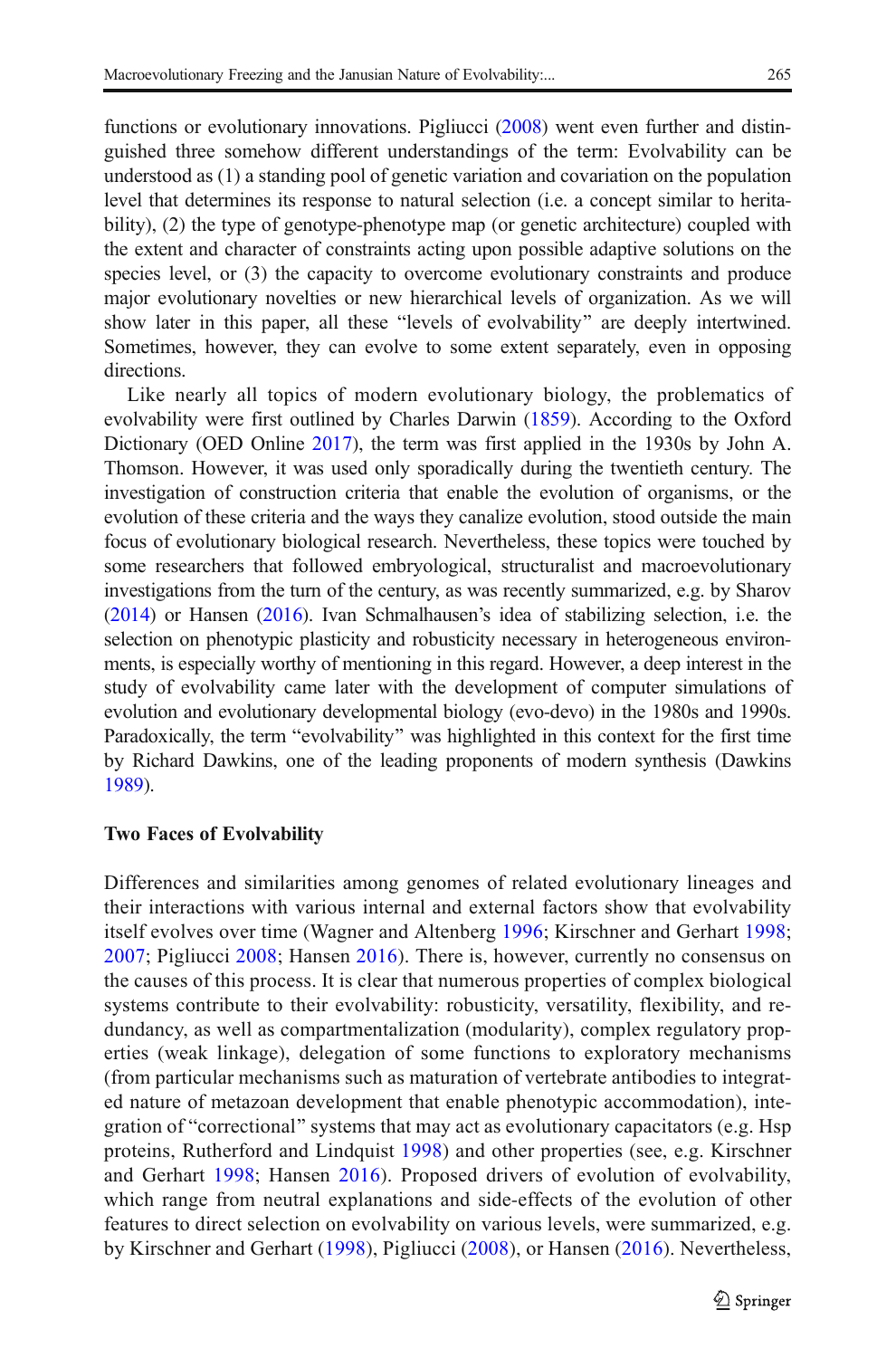various proposed processes may complement each other both on the same level and on different levels.

The immediate cause of the evolution of evolvability is the establishment of complex and to some degree optimised genetic architecture on multiple levels of an organism's functioning (nucleotide, chromatin and its modifications, regulation and regulatory pathways etc.) during the life of evolutionary lineages. This architecture then serves as a transducer between genotype and phenotype. According to numerous authors (e.g. Riedl [1977](#page-21-0), [1978](#page-21-0); Wagner and Altenberg [1996;](#page-22-0) Kirschner and Gerhart [1998;](#page-19-0) Turney [1999](#page-21-0); Pigliucci [2008](#page-20-0); Davies [2014](#page-18-0); Hansen [2016\)](#page-19-0), the structure of a genome evolves to most effectively reflect the structure of a phenotype and the environment with all its selective pressures. This increases the odds that the eventual changes in the genome will be adaptive and reduces the odds of these changes being maladaptive or lethal. It also reduces the number of mutations necessary to produce an adaptive phenotype. The same process, however, leads to the establishment of constraints that canalise the degree and character of subsequent evolutionary changes. Genetic architecture, or the map of genotype-phenotype relations, is thus probably necessary for the production of any complex phenotypes and their adaptive evolution. On the other hand, the establishment of such a map or architecture constrains, or at least complicates, the emergence of significant innovations for the same reasons.

The evolution of evolvability, or more precisely its product, evolutionary constraints, thus have, just like the Roman god Janus, two faces. The "dark" one drew the attention of researches first. Many possible limitations caused by the long-term one-way constraining of clade evolution were studied, e.g. by Riedl (Riedl [1977;](#page-21-0) [1978;](#page-21-0) Wagner and Laubichler [2004;](#page-22-0) Budd [2006](#page-18-0); Schoch [2010\)](#page-21-0), Arthur ([1982](#page-18-0), [1984\)](#page-18-0), (Wimsatt [2013](#page-22-0); Schank and Wimsatt [1986](#page-21-0); Wimsatt and Schank [2004](#page-22-0)), or Shcherbakov [\(2012,](#page-21-0) [2013](#page-21-0)). According to these authors, an evolutionary lineage might ultimately deplete its (macro)evolutionary potential and reach a state in which the origin of significant evolutionary novelties becomes extremely improbable.

In contrast, the "bright" face of evolvability is more appreciated today. Constraints associated with evolvability are, as the source of robusticity, considered a necessary condition for the further evolution of complex organisms (Kirschner and Gerhart [1998;](#page-19-0) Wagner [2005](#page-21-0); Schoch [2010;](#page-21-0) Davies [2014;](#page-18-0) Brigandt [2015](#page-18-0)). The first signs of this approach could be seen, e.g. in Riedl's idea of imitating epigenotype and similar concepts (Riedl [1978](#page-21-0); Wagner and Laubichler [2004](#page-22-0); Budd [2006;](#page-18-0) Schoch [2010\)](#page-21-0). However, this approach manifests much later in its full extent  $-$  e.g. in Sharov ([2014](#page-21-0)) or the theory of facilitated variation (Kirschner and Gerhart [2005;](#page-19-0) [2007](#page-19-0)). The theory of facilitated variation goes even further and argues that the development and other aspects of organismal function, as well as the character of evolutionary reactions on selective pressures that might be met by the members of the lineage during its evolution, are canalised and optimised on the basis of the earlier evolutionary experiences of the lineage (West-Eberhard [2003](#page-22-0); Jablonka and Lamb [2005](#page-19-0); Budd [2006;](#page-18-0) Pigliucci [2008](#page-20-0); Watson et al. [2014,](#page-22-0) [2016](#page-22-0); Watson and Szathmary [2016](#page-22-0)). Constraints on various levels might limit the evolutionary potential but are always redeemed by more pronounced de-constraints in other aspects of organismal structure or function, and, consequently, the increased evolvability of the whole organism (Kirschner and Gerhart [1998;](#page-19-0) Sharov [2014](#page-21-0)).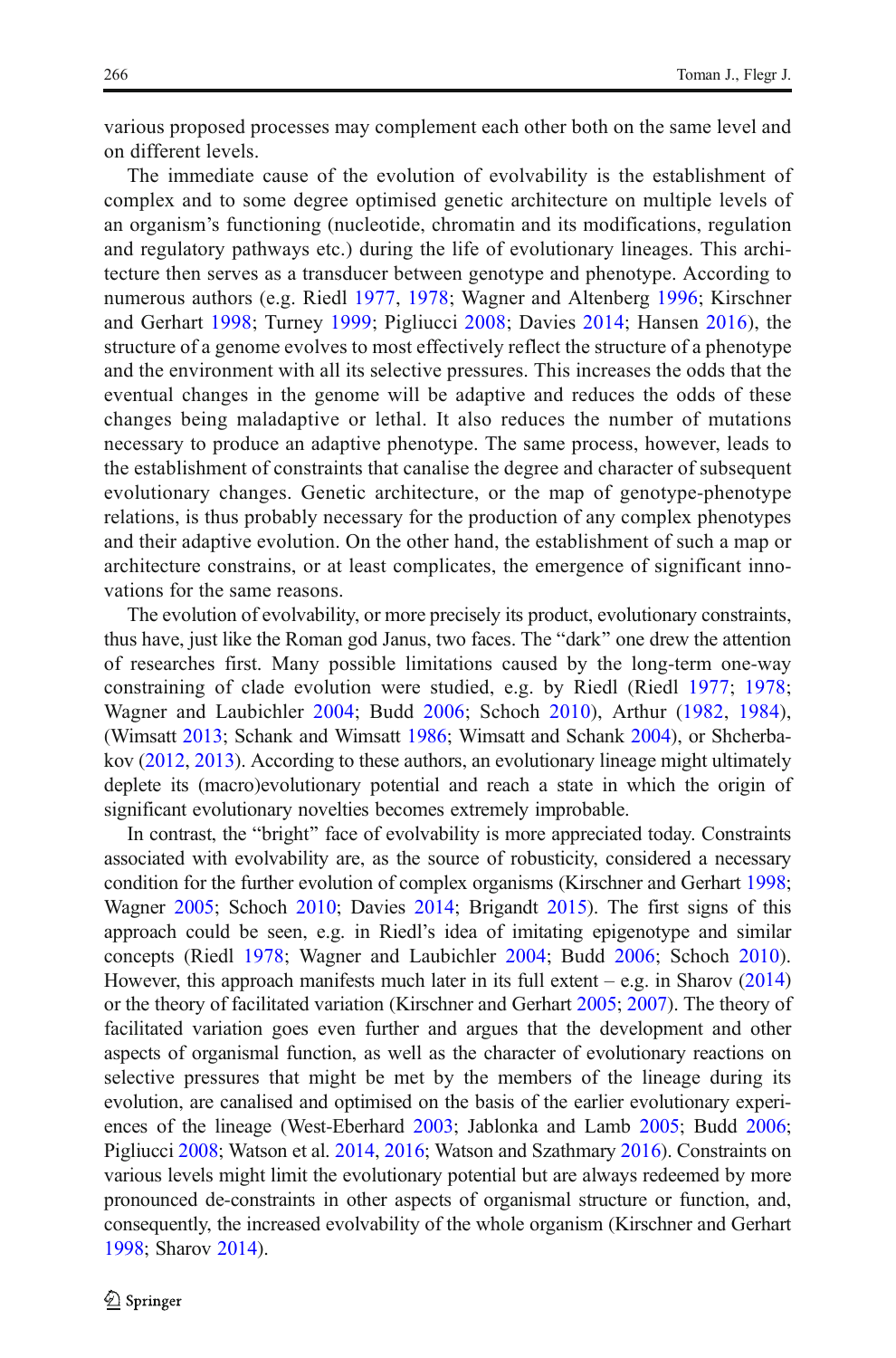In other words, evolutionary lineages learn  $\alpha$  to "read" the character of their environment during their evolution, so that they can react to its changes with increasing efficacy. This is enhanced by the fact that organisms co-create their environment and coevolve with it (West-Eberhard [2003](#page-22-0); Jablonka and Lamb [2005;](#page-19-0) Davies [2014](#page-18-0); Watson et al. [2014](#page-22-0), [2016;](#page-22-0) Watson and Szathmary [2016\)](#page-22-0). A prominent example of this phenomenon on the individual level is the Baldwin effect. However, many other processes take place, and many of them are completely analogous to learning (Davies [2014;](#page-18-0) Lindholm [2015\)](#page-20-0).

In any case, evolutionary lineages keep memories of their previous states. This memory is gradually lost by mutation meltdown and analogous processes on other levels. However, one result of the process of the evolution of evolvability is a protection of certain core processes against such loss of information. This manifests in the rare cases of structural or functional re-evolutions – e.g. the wings of Phasmatodea (Whiting et al. [2003](#page-22-0)), sexuality in mites (Domes et al. [2007\)](#page-18-0), or eggs in viviparous boas (Lynch and Wagner [2010\)](#page-20-0). Only the most essential features of adaptations are usually preserved whereas accompanying fine-tunings are lost.

#### Biosemiotic Aspects of Evolvability

Of course, the process through which particular evolutionary lineages are able to learn, which characterizes the evolution of evolvability, is neither active nor conscious. It is clear that neither evolutionary lineages nor the whole biosphere live or learn in the same way individual organisms do. Nevertheless, the course of this process and its results are almost completely analogous to conscious learning (Davies [2014](#page-18-0); Watson et al. [2014,](#page-22-0) [2016;](#page-22-0) Watson and Szathmary [2016](#page-22-0)).<sup>2</sup>

With some exaggeration, evolution can be described as a process during which the biosphere learns, recognizes and builds both itself and an outside world through the process of the evolution of evolvability. Processes related to the evolution of evolvability are complex and multilevel, and integrate elements of signalization (weak linkage, Kirschner and Gerhart [1998\)](#page-19-0) with both the genetic and non-genetic memory of a particular evolutionary lineage. It was demonstrated that similar processes in the natural wold, if they reach a certain level of complexity, are better described by a biosemiotic approach than by the optics of cybernetics (see, e.g. Markoš and Faltýnek [2011;](#page-20-0) Markoš and Cvrčková [2013;](#page-20-0) Markoš [2014,](#page-20-0) [2015](#page-20-0); Markoš and Das [2016\)](#page-20-0). Therefore, the evolutionary reactions of particular lineages could be understood as their interpretation of current conditions, or the changes in these conditions, on the basis of past experience and with the aim of producing the most effective adaptation.

 $1$ <sup>1</sup> This is not to say evolutionary lineages or the whole biosphere live or learn in the same way individual organisms do. However, in order to avoid any anthropomorphic tone, it would be necessary to discuss these aspects of evolution of evolvability purely in terms of mutually responsive interactions. This would make the exposition less clear and possible analogies with individual learning less obvious. Therefore, we (as numerous authors before us) stuck with the term "learning", which, however, should not be thought as identical to individual learning but only analogous with it some degree (see, e.g. Davies [2014](#page-18-0); Watson et al. [2014,](#page-22-0) [2016](#page-22-0);

Lindholm [2015](#page-20-0); or Watson and Szathmary [2016](#page-22-0) for more detail). <sup>2</sup> It remains an open question whether all forms of learning and similar processes in living nature are based on the same principle – "domesticated" natural selection. Broad array of processes, e.g. the affinity maturation of antibodies in our immune system (Manser [1990](#page-20-0)) or "testing" of hypotheses about outside world that define Dennett's [\(1995\)](#page-18-0) Popperian organisms, seems to support this possibility.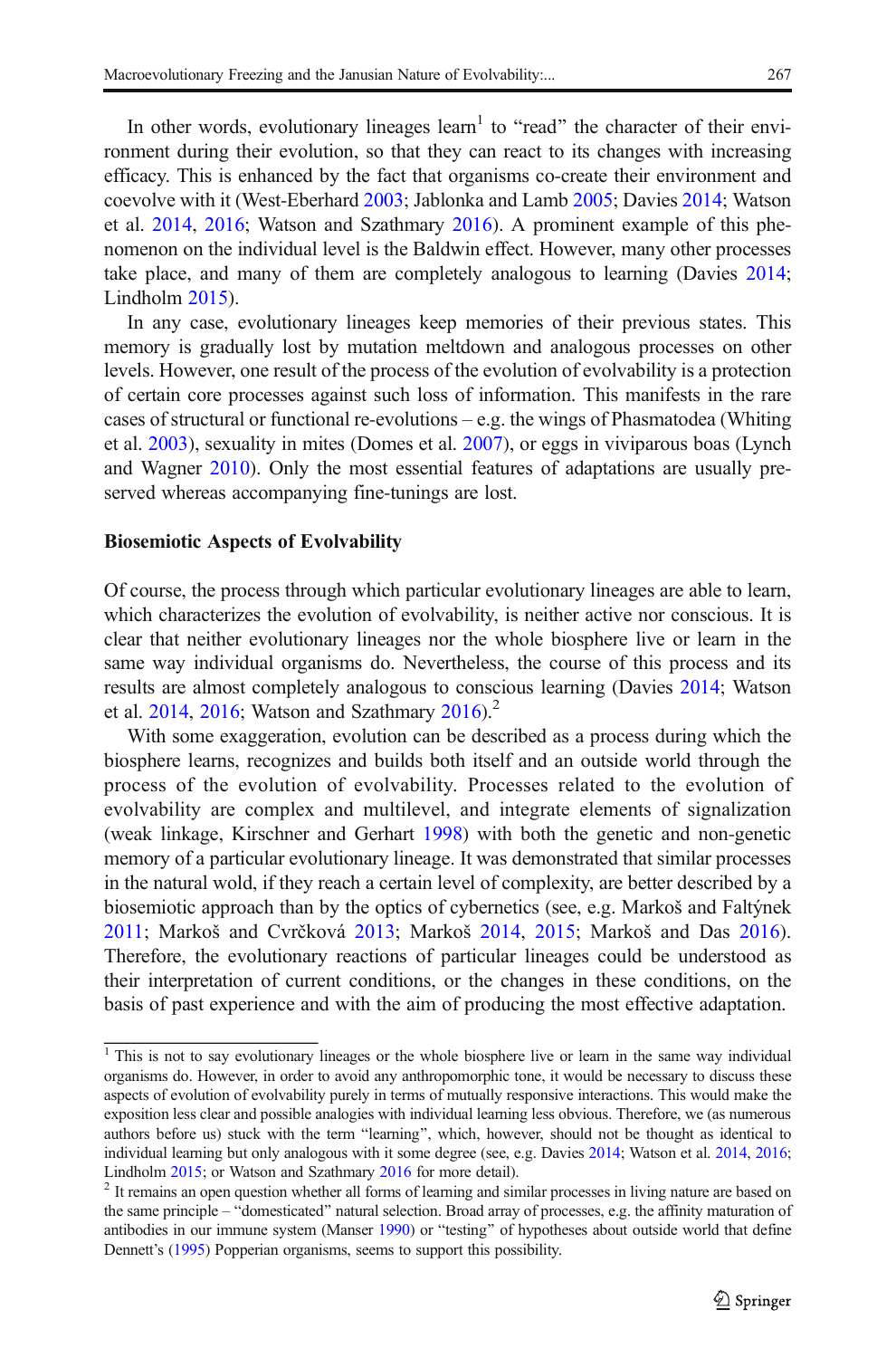From the classic viewpoint of modern synthesis, this process is based on random mutations occurring on the lowest level of biological organization. However, the frequency of mutations in different places within the genome and the potential effects of these mutations on phenotype are canalised by the preceding rounds of the evolution of evolvability. Alternatively, we can grant primacy to higher levels of organismal structure and functions – epigenetic, developmental, physiological, the level of learning, culture and others. From this vantage point, the genome serves only as a more or less passive library that secondarily fixates adaptive changes (see, e.g. West-Eberhard [2003;](#page-22-0) Jablonka and Lamb [2005\)](#page-19-0).

Conceiving of the evolutionary reactions of lineages as a biosemiotic process might seem unusual at first sight. However, at second glance it is not surprising at all. The course of evolution has given rise to countless forms of biosemiotic processes in the strict sense, and it is even possible that semiosis is inseparably connected to the origin of life itself (see, e.g. Markoš [2014](#page-20-0); Markoš and Das [2016](#page-20-0); Sharov [2016\)](#page-21-0). For example, Markoš  $(2014)$  or Markoš and Das  $(2016)$  $(2016)$  $(2016)$  denote life to be semiotic category, "a system born, endowed with semiosis, with history^ (Markoš [2014\)](#page-20-0). This might be a rather poetic delimitation, but it touches several essential aspects of organisms – they are born only from other organisms (today), they are capable of semiotic acts (usually on multiple levels), and they are endowed with multiple kinds of memory (individual, multiple types of genetic and non-genetic memory of the evolutionary lineage etc.). Therefore, semiosis, comprehended as "the ability of interpretation based in memory, history, experience and context" (Markoš [2014](#page-20-0)), might be the feature that distinguishes living organisms from simple replicators. Sharov ([2016\)](#page-21-0) proposed one way such organisms might originate from simple self-constructing semiotic networks that gradually complexified themselves.

At the same time, particular biosemiotic processes have a major impact on the evolvability of their bearers – either by the interpretation of momentary inputs on the basis of various types of memory, individual learning, transgenerational transfer of knowledge and culture, or other organismal properties with biosemiotic character (see, e.g. Shcherbakov [2012;](#page-21-0) Hoffmeyer and Stjernfelt [2016\)](#page-19-0). Even if all sub-organismal and supra-organismal biosemiotic processes are left aside and consideration is only applied at the level of individual, it is clear that every organism "reads" its environment differently. The specific character of these differences is determined by organism's individual experience, the species it belongs to, the adaptations and evolutionary history of the species etc. (von Uexküll [1909](#page-21-0)). This all affects the course of the species' further evolution including its evolvability (West-Eberhard [2003;](#page-22-0) Jablonka and Lamb [2005;](#page-19-0) Budd [2006;](#page-18-0) Pigliucci [2008](#page-20-0); Watson et al. [2014](#page-22-0), [2016;](#page-22-0) Watson and Szathmary [2016\)](#page-22-0). The most extreme example of this process is probably the origin of beings capable of conscious semiosis and reflection of this ability, i.e., humans. Cultural evolution largely isolated humans from the influence of natural selection. On the other hand, it represents a whole new sphere of evolution and it is already beginning to give us tools to change our own genetic basis. The influence on human evolvability is therefore enormous.

However, the relationship between biosemiotic processes and evolvability is not unidirectional. Any factors that influence the evolution of evolvability in general, and especially factors that might even canalize this process to some degree, should be of great interest to biosemiotics. The reason is that such factors (or their more general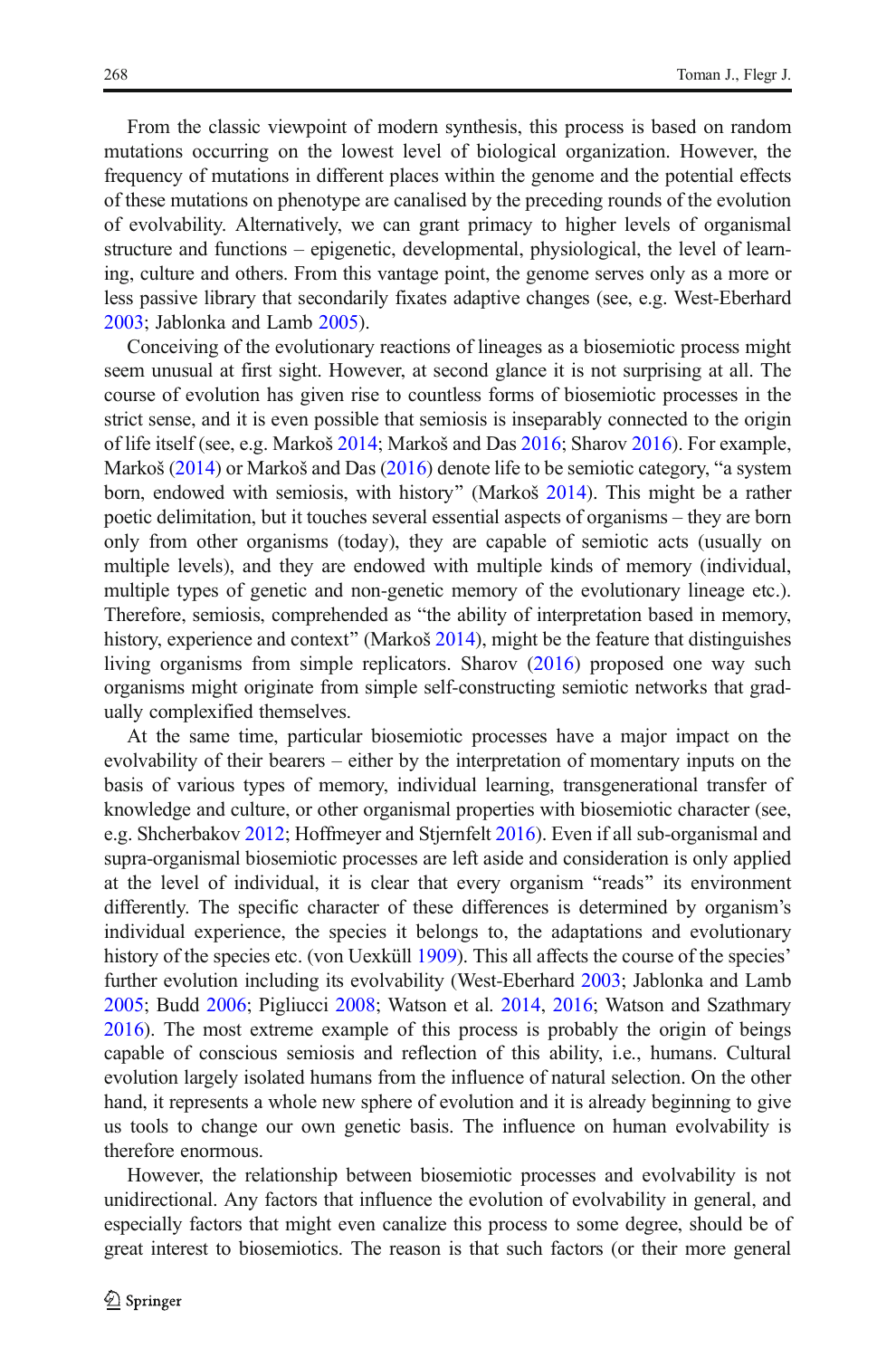analogues) might affect the evolution and characteristics of any biosemiotic system. The application of some non-trivial evolutionary-biological principles in a more general manner to all biosemiotic systems was already proposed, e.g. by Ostdiek ([2011](#page-20-0)), or Markoš [\(2014,](#page-20-0) [2015\)](#page-20-0), and we will elaborate the idea later in this paper with our concept of Frozen Evolution Theory (FET). In sum, evolvability and biosemiotic processes are deeply interconnected and the evolution of evolvability can be described as an essentially biosemiotic process.

### Janus Comes Back on a Stage

As we showed above, evolvability is currently considered a creative force, a source of robusticity and a necessary condition for the further evolution of complex organisms. Earlier, it was perceived predominantly on the basis of a species' ability to produce profound evolutionary innovations. This is related to the "paradox" of evolvability, i.e. the fact that despite the existence of body plans and other evidence of the conservatism of genetic architecture (see, e.g. Kirschner and Gerhart [1998](#page-19-0); Davidson and Erwin [2006\)](#page-18-0), the actual values of heritability and related measures of quantitative evolvability used in modern synthesis (see, e.g. Hansen [2016\)](#page-19-0) does not support the notion of any essential limitations of evolution. The same can be said about the potential of evolutionary lineages to generate interclade diversity in time (see, e.g. Erwin [2007\)](#page-19-0). The explanation of this "paradox" is most likely that the conservation of elements manifests only in macroevolution, i.e. on higher taxonomic levels (Davidson and Erwin [2006;](#page-18-0) Erwin [2007\)](#page-19-0). The evolution of evolvability therefore maximizes evolvability only in its first understanding (sensu Pigliucci [2008\)](#page-20-0). (Macro)evolutionary potential for profound evolutionary novelties and rearrangements, which is much more difficult to quantify, most likely has a different character and decreases during the evolution of evolvability. This is mirrored in the fact that most mutations causing interspecific and interclade variability represent changes to regulatory elements, whereas changes in protein coding sequences are more common in the interspecific (micro)evolution (Stern and Orgogozo [2008,](#page-21-0) [2009\)](#page-21-0).

The radical and limiting conception of constraints became one of the sources of criticism on the basis of the older, "darker", understanding of the evolution of evolvability (see, e.g. Schoch [2010;](#page-21-0) Brigandt [2015](#page-18-0)). However, rejecting these ideas might have been premature. In this article, we propose that decreasing evolvability is probably inescapable at least in certain forms and in certain evolutionary lineages. As follows from our Frozen Evolution Theory (FET) (Flegr [2010,](#page-19-0) [2013](#page-19-0), [2015\)](#page-19-0), macroevolutionary "freezing" of evolvability that may lead, in the extreme case, to the complete depletion of the (macro)evolutionary potential of particular lineage, is effectively irreversible in the long term. Numerous patterns of the terrestrial biosphere indicate that this freezing might be a real macroevolutionary phenomenon. Nevertheless, evolutionary lineages probably have a limited set of ways to avoid a fatal decrease of evolutionary potential. The main aim of this article is therefore to present sources of macroevolutionary freezing, its evidence, and some possible routes by which organismal evolution may proceed from this (nearly) "dead end".

Unlike most earlier concepts, FET does not suspect some form of selection to be the source of this decrease; rather, its source is predicted to be stability-based sorting (SBS), a phenomenon that will be described later in this article. As SBS proceeds on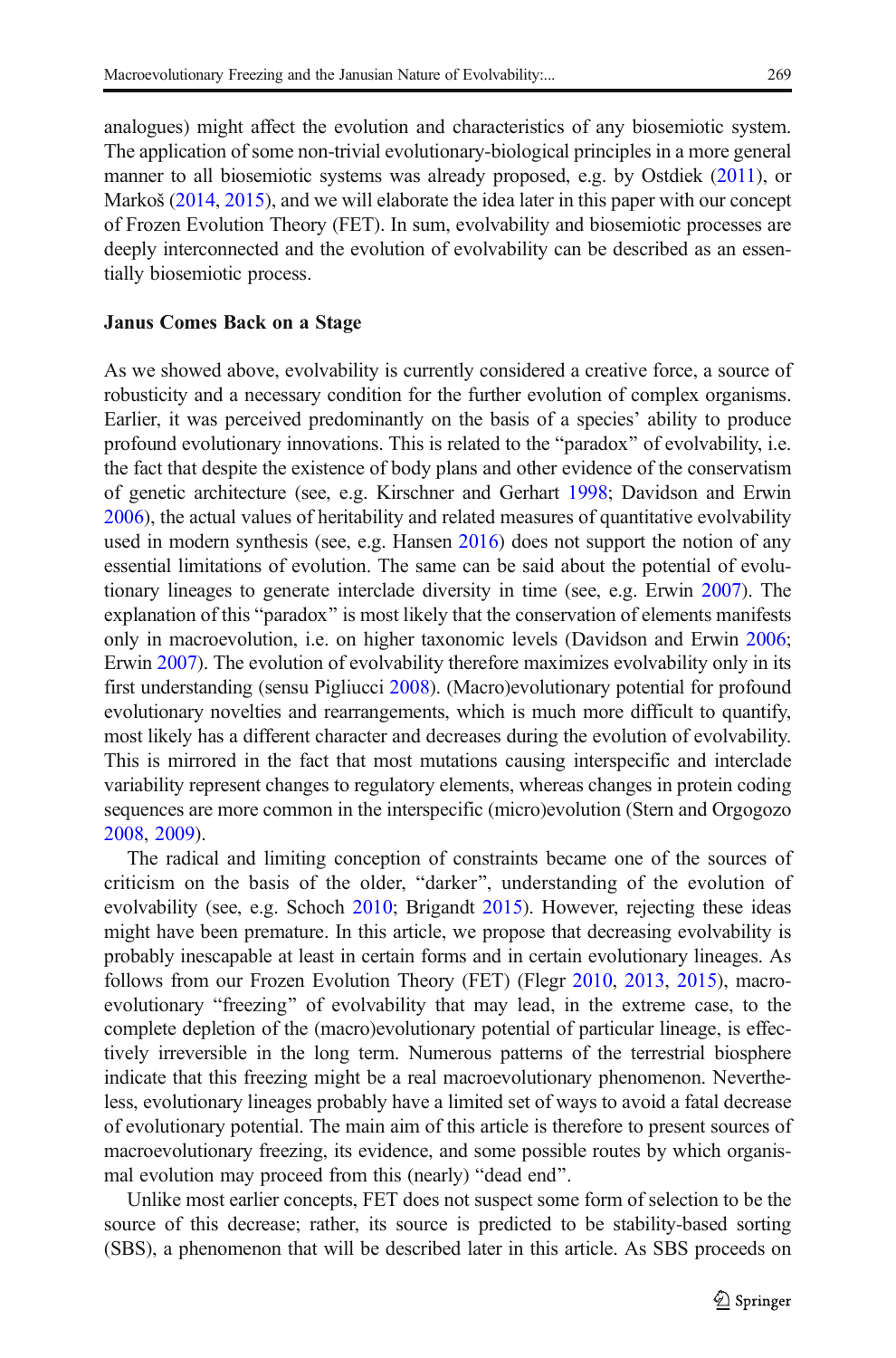all levels in all evolving systems, it should be noted that FET might serve as the common linkage between modern synthesis, extended synthesis and biosemiotics: FET describes the evolution of evolvability, which is one of the central concepts of extended synthesis (but also, as we argued above, essentially a biosemiotic phenomenon), whereas it is based on the population-level genetic changes emphasized by modern synthesis. This unification might well appear elusive. Nevertheless, the second message of this article is that the three approaches to evolutionary research might be distinct, however they need not be contradictory in the end.

### Results and Discussion: Inevitability of Macroevolutionary Freezing

#### Stability-Based Sorting and Frozen Evolution Theory

SBS (Toman and Flegr [2017](#page-21-0)) it often a neglected process that acts constantly at all levels and in all historical systems – e.g. biological evolution, its computer simulations, cultural evolution, or the development of societies. On first sight, SBS is essentially a rather trivial phenomenon that was termed by Richard Dawkins as the "survival of the stable" (Dawkins [1976](#page-18-0), p. 13): Changeable entities change and disappear, whereas stable or rapidly emerging entities accumulate and predominate in the system. To state it more thoroughly, SBS is the process that affects, regardless of their origin, all living and non-living material and immaterial entities. During the course of SBS, the elements of the system are sorted on the basis of their contextually dependent stability. Entities with the lowest probability of expiration or transformation into something else (further unchangeable genetic modules, characters that increase the persistence of their holders, more persistent species etc.) accumulate in the system, whereas less stable entities are sorted out. It is true that this "law" is probably axiomatic: more stable (or persistent) entities last longer. However, this does not reduce the significance of the fact it is one of the most general rules that affect biological evolution (and more). Various aspects of SBS were historically studied by researchers in numerous fields, however, they were not analyzed thoroughly and comprehensively until Toman and Flegr [\(2017\)](#page-21-0).

Understanding the role of SBS in evolution is challenging – even natural selection is a special case of this process. Natural selection represents sorting based on the dynamic stability (the highest difference between the speeds of origination and the disappearance of new entities) that takes place in systems of entities reproducing with heritability. However, SBS in its strict sense and usual conception, i.e. sorting based on static stability (slowest disappearance among sorted entities), still takes place even in the systems of such entities. This process leads to the accumulation of contextually more persistent (stable) elements on all levels of evolution (Shcherbakov [2012,](#page-21-0) [2013](#page-21-0); Toman and Flegr [2017\)](#page-21-0). SBS cannot produce adaptations as spectacular as those produced through natural selection. However, it can sort traits (characters) of organisms – that play the role of exaptations and spandrels – on the basis of their contribution to longterm persistence (stability) of sorted evolutionary lineages. Therefore, it always has the upper hand over opportunistic selection (Toman and Flegr [2017](#page-21-0)).

SBS may be the cause of, or explanation for, many enigmatic properties of organisms – e.g. the universality of genetic code, broad distribution and long-term persistence of sexual reproduction, or some forms of altruistic behaviour. However, the most important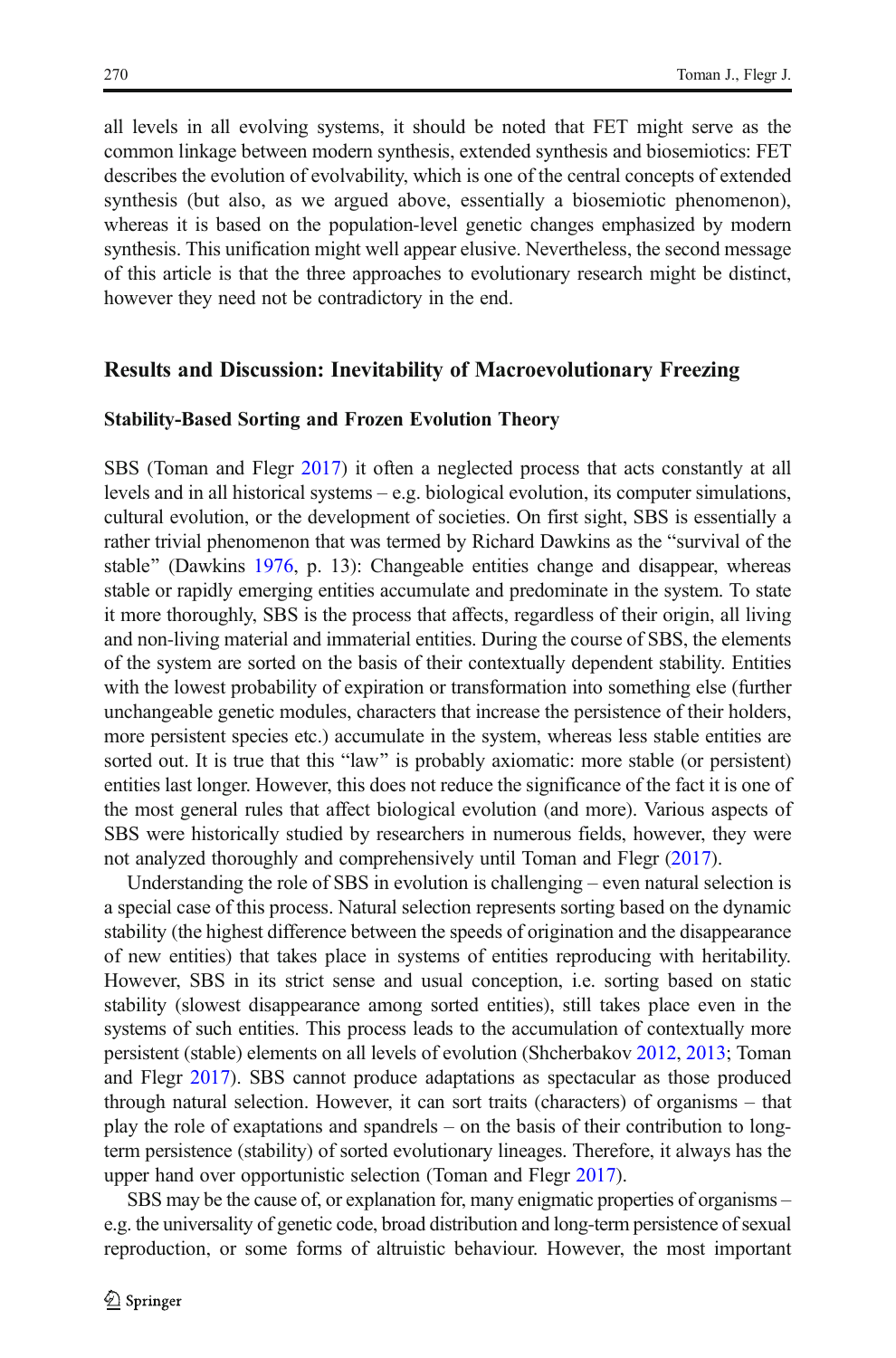implications of SBS are probably those described by FET (Flegr [2010](#page-19-0), [2013,](#page-19-0) [2015;](#page-19-0) Toman and Flegr  $2017$  – a macroevolutionary concept that examines the long-term consequences of SBS on all levels of biological evolution. These consequences are 1) a macroevolutionary trend of decreasing (macro)evolutionary potential of sexual lineages accompanied by a decreasing probability of profound biological innovations and 2) a macroevolutionary trend of decreasing disparity, i.e. morphological and functional richness (e.g. the number of body plans), during the evolution of sexual clades. In other words, the consequences may be understood as the "dark" side of the evolution of evolvability.

Various traits (morphological, developmental, physiological and other) exhibit varying degrees of evolvability, and this degree may further change in the evolution of the lineage (Wagner and Altenberg [1996](#page-22-0); Kirschner and Gerhart [1998](#page-19-0), [2005](#page-19-0); [2007;](#page-19-0) Pigliucci [2008](#page-20-0); Sharov [2014\)](#page-21-0). It follows from the principle of SBS that more stable, i.e. macroevolutionary "frozen", traits and their combinations would preferably accumulate in the evolution of the lineage. Therefore, FET predicts that most traits are very changeable at the beginning of the lineage's evolution, some are less changeable, and only few of them are changeable minimally or not at all. SBS then causes unchangeable traits to accumulate, so that the lineage continually loses most of its ability to respond to selection pressures (or at least most of its degrees of freedom in responding to such pressures).

As Toman and Flegr  $(2017)$  $(2017)$  $(2017)$  showed, the trend of "macroevolutionary freezing" is universal and effectively irreversible in the long term. Although some lineages might temporarily stop or partially reverse this trend (as we will show later in this article), statistically speaking, it applies universally. Successful significant reversals of the trend are probably very rare and associated with a transition to a higher level of organization. The accumulation of frozen traits has a ratchet-like character and this accumulation occurs simultaneously on all levels. Lineages with the largest remaining (macro)evolutionary potential are advantageous in species selection over more frozen lineages. Such lineages are more prone to extinction and also probably speciate less often. Their eventual daughter species are less likely to significantly differentiate in their phenotype, colonize new environments and adaptively radiate. However, in the long term, species selection can only slowdown the decrease of (macro)evolutionary potential. Persistent frozen traits and their groups accumulate in all lineages simultaneously and it is not possible to avoid this process by "pruning" (Wimsatt and Schank [2004\)](#page-22-0). In fact, the accumulation of frozen traits is analogous to the accumulation of mildly deleterious mutations by Muller's ratchet (Muller [1964](#page-20-0)). Mildly deleterious mutations appear selectively neutral in realistically sized populations, cannot be eliminated by selection, and accumulate in their gene pool. In the same way, small changes that lead to the decrease of (macro)evolutionary potential probably stay below the resolution of species selection.

The negative effects of Muller's ratchet are avoided by organisms with huge populations in which selection determines even the fate of very mildly deleterious mutations (Lynch et al. [1993\)](#page-20-0). Asexual organisms in which (leaving apart horizontal gene transfer) each individual establishes its own evolutionary lineage may be resistant to the decrease of (macro)evolutionary potential for similar reasons: Species selection is equivalent to individual selection in these organisms, and they usually have huge populations and undergo intense competition. This applies especially to prokaryotes. In sexual and usually less numerous populations of eukaryotes, SBS probably progresses with full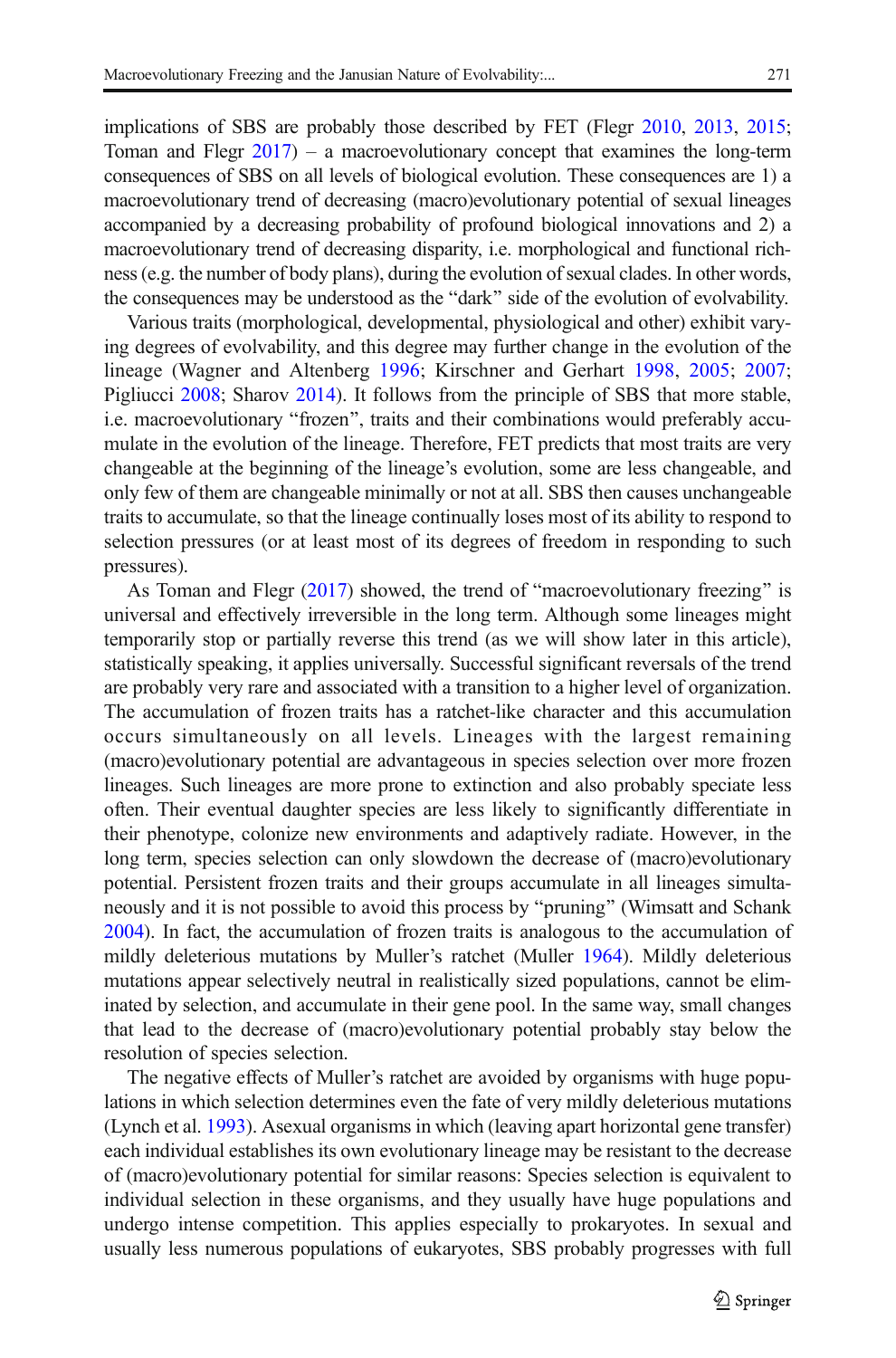strength. Moreover, as will be shown later, other processes that further accelerate macroevolutionary freezing may take place in such organisms.

### Reasons of Macroevolutionary Freezing

According to FET, SBS causes, especially in sexual eukaryotic lineages, the accumulation of traits that are unable to further respond to directional selection (Flegr [2010,](#page-19-0) [2013,](#page-19-0) [2015](#page-19-0)). These traits are coded especially by genes that would considerably decease the fitness of an individual if altered (see, e.g. the model of Wimsatt and Schank [2004](#page-22-0)) or would not manifest on its phenotype at all. These may be the genes that are functionally (pleiotropically) interconnected with many other genes in their effects, genes whose slightest change would strongly decrease the fertility or viability of the individual, or genes that are actively held in a multiple-backed state, so that the change in the coded trait would require simultaneous changes in many mutually substitutable genes (Flegr [2010,](#page-19-0) [2013](#page-19-0), [2015](#page-19-0); Haiyang et al. [2017\)](#page-19-0). As was pinpointed by earlier researchers, these are usually genes and their natural groups that affect a higher number of functions, characters, and processes especially important for the organism (Kirschner and Gerhart [1998](#page-19-0), [2005;](#page-19-0) Davidson and Erwin [2006;](#page-18-0) Erwin [2007;](#page-19-0) Gerhart and Kirschner [2007](#page-19-0); Haiyang et al. [2017](#page-19-0)). More specifically, these are usually genes and their groups that act early in the individual organism's development and affect a high number of functions, characters, and processes. Additionally, they are also usually phylogenetically older (i.e. phylogenetically conserved) (Riedl [1977,](#page-21-0) [1978](#page-21-0); Arthur [1982](#page-18-0), [1984;](#page-18-0) Schank and Wimsatt [1986](#page-21-0); Wagner and Laubichler [2004;](#page-22-0) Wimsatt and Schank [2004;](#page-22-0) Budd [2006](#page-18-0); Schoch [2010;](#page-21-0) Wimsatt [2013;](#page-22-0) Haiyang et al. [2017](#page-19-0)).

Under these conditions, lineages with genetic architectures that confer lower evolvability are sorted out whereas those who confer higher evolvability accumulate. The most common way of achieving genetic architectures with higher evolvability is the structuring of unchangeable genes into henceforth largely unchangeable quasiindependent modules (Lewontin [1978;](#page-20-0) Schank and Wimsatt [1986](#page-21-0); Wimsatt and Schank [2004;](#page-22-0) Davies [2014](#page-18-0)). This increases evolvability on a higher level of organismal organization. Therefore, we usually observe that distinguishable traits are coded by natural groups of genes with closely related phenotypic effects organized in a modular manner, i.e. with strongly interrelated pleiotropic effects among the members of the module and weaker in relation to surroundings (see, e.g. Simon [1962;](#page-21-0) Bonner [1988;](#page-18-0) Wagner and Altenberg [1996;](#page-22-0) McShea [2000](#page-20-0); Schlosser [2002](#page-21-0); Schlosser and Wagner [2004;](#page-21-0) Callebaut and Rasskin-Gutman [2005](#page-18-0)). These genetic modules are subsequently reflected in functional, developmental, morphological and evolutionary modules. For example, gene regulatory network kernels that take place in development have been shown to exhibit extreme interconnection and low redundancy (Davidson and Erwin [2006;](#page-18-0) Erwin [2007\)](#page-19-0), whereas the conserved core components of Kirschner and Gerhart (Kirschner and Gerhart [1998;](#page-19-0) [2005](#page-19-0); [2007\)](#page-19-0) represent their more general equivalent. Other examples on multiple levels of organismal structure and functioning are discussed, e.g. by Carroll [\(2001](#page-18-0)).

Modules can be deployed as repeatable and to a large extent independently combinable and regulateable wholes (Simon [1962;](#page-21-0) Lewontin [1978;](#page-20-0) Bonner [1988;](#page-18-0) Wagner [1995](#page-21-0); Wagner and Altenberg [1996;](#page-22-0) Kirschner and Gerhart [1998](#page-19-0); McShea [2000;](#page-20-0)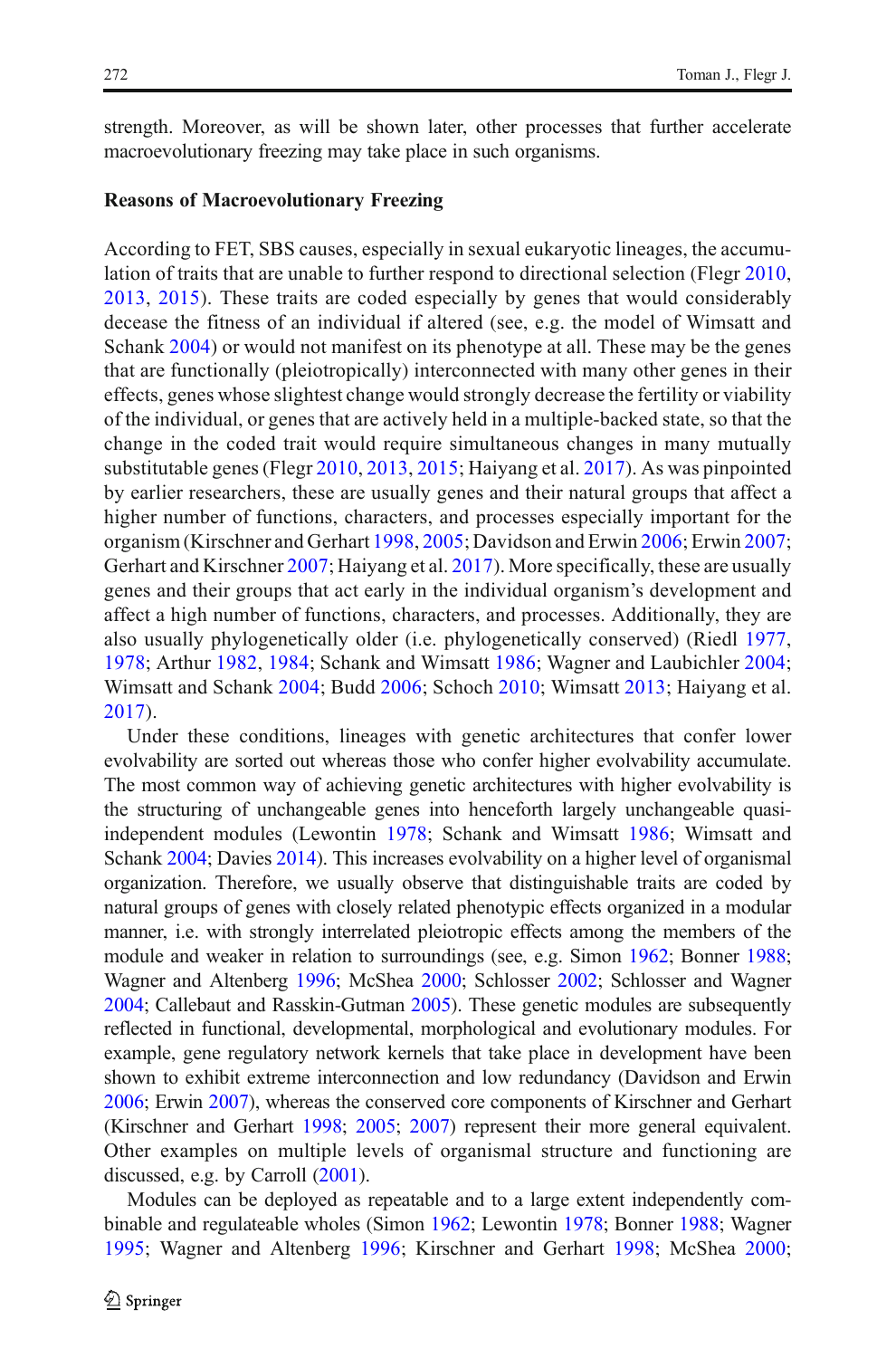Schlosser [2002](#page-21-0), [2004;](#page-21-0) Wagner et al. [2005\)](#page-22-0). Evolution has reached modular solution many times independently. Modularly arranged processes and wholes occur on all levels of individual development, morphology, and function of sexual organisms, especially (Kirschner and Gerhart [1998\)](#page-19-0). The most significant phenotypic changes therefore occur by changing genomic regulatory elements, respectively by differentially regulating genes and whole developmental and functional modules, deleting them, multiplicating, or deploying on other places and in different times (see, e.g. Carroll [2005;](#page-18-0) Hoekstra and Coyne [2007;](#page-19-0) Stern and Orgogozo [2008,](#page-21-0) [2009;](#page-21-0) Marshall and Valentine [2010;](#page-20-0) Haiyang et al. [2017](#page-19-0)).

In the short to middle term, the accumulation of macroevolutionary frozen elements may be advantageous even for individuals, since it can increase the robusticity of development, i.e. decrease its sensitivity to inner and outer changes. Additionally, it can be advantageous for the population, because it increases the evolvability of the evolutionary lineage (Kirschner and Gerhart [1998,](#page-19-0) [2005;](#page-19-0) Wagner [2005;](#page-21-0) Gerhart and Kirschner [2007;](#page-19-0) Wimsatt [2013](#page-22-0)). Accumulation of such genes, their groups, modules, and consequently traits by SBS thus may be accelerated by individual and species selection under many conditions. Moreover, the establishment of further unchangeable modules may paradoxically increase the evolvability of a lineage.

Modules and their groups, however, differ in their evolvability just as single genes do. Elements are sorted on the basis of their stability on all levels simultaneously, including the level of modules themselves and their differential regulation. Therefore, according to the FET, not only modules themselves but, on a large scale and in the long term, also the entire modular arrangement gets frozen. This leads to a further decrease of (macro)evolutionary potential (Flegr [2010,](#page-19-0) [2013](#page-19-0), [2015](#page-19-0); Toman and Flegr [2017](#page-21-0)).

Another source of macroevolutionary freezing, in this case exclusively for sexual clades, may be the accumulation of polymorphic alleles and their functionally integrated groups. Such groups have frequency dependent effects on fitness so strong (especially when supplemented with pleiotropy, epistasis, and contextually dependent effect on fitness) that they cannot be fixed or eliminated in the population under any realistic conditions. The role of such alleles and their groups is accentuated by the theory of frozen plasticity (FPT) (Flegr [1998,](#page-19-0) [2010](#page-19-0), [2013\)](#page-19-0), an evolutionary theory describing the microevolution of sexual species and specific aspects of their adaptive evolution (Flegr  $2015$ .<sup>3</sup>

According to FPT, alleles may be fixed or eliminated only under specific conditions – for example, under a very strong and long-lasting pressure of directional selection. These are, however, only alleles coding simple traits with a low number epistatic and pleiotropic interactions. And even then, their fixation is expected to manifest negatively on other aspects of the fitness of species representatives. Profoundly and without the tendency of alleles with frequency-dependent fitness values to return to their original distribution (i.e. plastically in Flegr's [1998,](#page-19-0) [2010,](#page-19-0) [2013,](#page-19-0) terminology; not to be confused with phenotypic plasticity), sexual species are able to respond to directional selection only temporarily. Specifically, they are able to do so after the separation of a small part of

 $\frac{3}{3}$  FPT is, in some regards, close to older punctuational theories of evolution (for systematic review, see Flegr [2013\)](#page-19-0). However, it is based on the existence of alleles with frequency dependent effects on fitness rather than on the existence of epistasis and offers the most complex scenario of related events.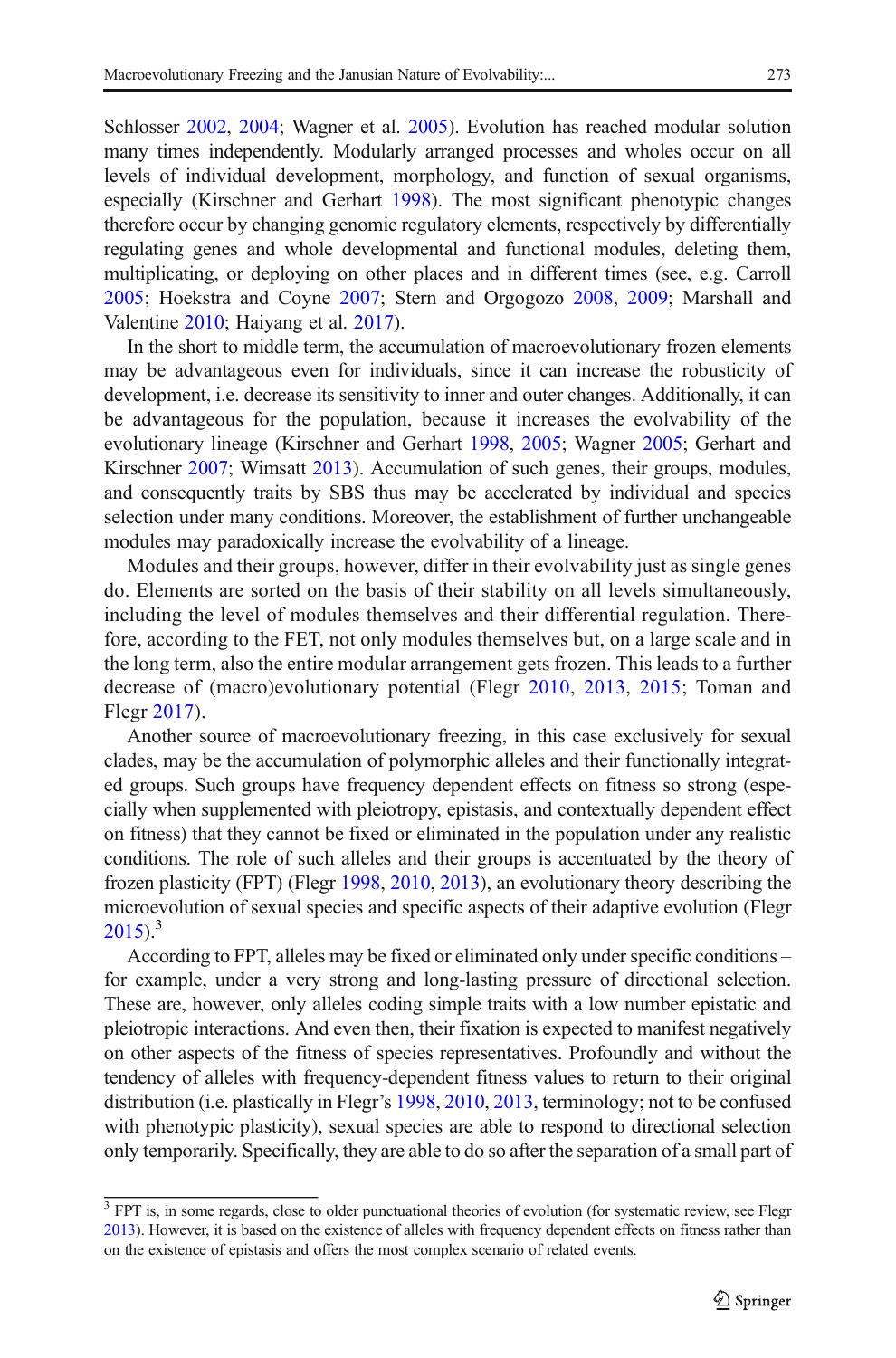the original population that holds only a fraction of the original genetic polymorphism due to the founder effect and a population bottleneck, then surviving in a small number of individuals long enough to lose the remaining polymorphism by genetic drift, and ultimately the final expansion accompanied by the rising strength of selection in a large (temporarily) genetically uniform population (Flegr [2010,](#page-19-0) [2013](#page-19-0), [2015\)](#page-19-0).<sup>4</sup> Moreover, the same scenario also likely facilitates the evolution of traits coded by pleiotropically and epistatically interconnected alleles with contextually dependent effects on fitness even without the involvement of frequency-dependent selection (see, e.g. Wimsatt and Schank [2004\)](#page-22-0).

From the macroevolutionary point of view, it is essential that some alleles may have such a strong frequency-dependent effect on fitness that their fixation or elimination would require an unrealistically large decrease in population size or unrealistically long time of surviving in a population of an extremely small number of individuals. Such alleles, together with functionally interconnected alleles, would even survive events associated with the transition to the plastic phase of species existence in a polymorphic state. Therefore, they would gradually accumulate and constrain the evolvability of the lineage (Flegr [2010,](#page-19-0) [2013,](#page-19-0) [2015;](#page-19-0) Toman and Flegr [2017](#page-21-0)).

Moreover, there could be a non-trivial relationship between both the abovementioned types of macroevolutionary freezing. It is possible that alleles maintained in a polymorphic state by frequency-dependent selection form a kind of "crystallization core" that may continuously "adhere" functionally connected alleles of other genes by increasing their persistence in a gene pool. It was proposed that genomic modularity may originate on the basis of similar interdependencies (see, e.g. Pepper [2000\)](#page-20-0). Such modules may, but need not, be adaptive, whereas those non-adaptive may, but need not, be co-opted later (such concepts were summarized, e.g. by Schlosser [2004\)](#page-21-0). Moreover, the aggregation of unchangeable evolutionary modules is probably accelerated by high genetic polymorphism of sexual populations that cause growing pressure for robusticity, in this case the ability to produce a desired phenotype on various genetic backgrounds (see, e.g. Azevedo et al. [2006;](#page-18-0) Wimsatt [2013;](#page-22-0) Ikemoto and Sekiyama [2014\)](#page-19-0). Such an understanding also calls to mind the hypothesis that evolvability may evolve predominantly or exclusively as a by-product of sexuality (see Pigliucci [2008](#page-20-0)).

It is also noteworthy that macroevolutionary freezing has, with the necessary specifics, close analogies in cultural evolution (e.g. the evolution of languages, societies, teachings etc.) in which SBS also takes place. Mutually interconnected elements accumulate in the evolution of such systems as well, which leads to a decreasing probability of significant changes both in the particular building elements (institution, ritual, interpretation of meaning etc.) and also in the overall structure (Toman and Flegr [2017\)](#page-21-0). On the other hand, small gradual changes based on shared experiences (language, history etc.) are facilitated, often by the means of modularization (of language elements, institutions etc.). The essential transformation of such system is probably possible only after its radical simplification (Ostdiek [2011](#page-20-0); Markoš [2014,](#page-20-0) [2015](#page-20-0); Toman and Flegr [2017\)](#page-21-0).

 $\frac{4}{4}$  Compare to levels of evolvability in Pigliucci ([2008](#page-20-0)), intraclade vs. interclade innovations in Davidson and Erwin ([2006](#page-18-0)) or Erwin [\(2007\)](#page-19-0) and interspecific vs. intraspecific and interclade genetic diversity in Stern and Orogozo ([2008](#page-21-0); [2009](#page-21-0)).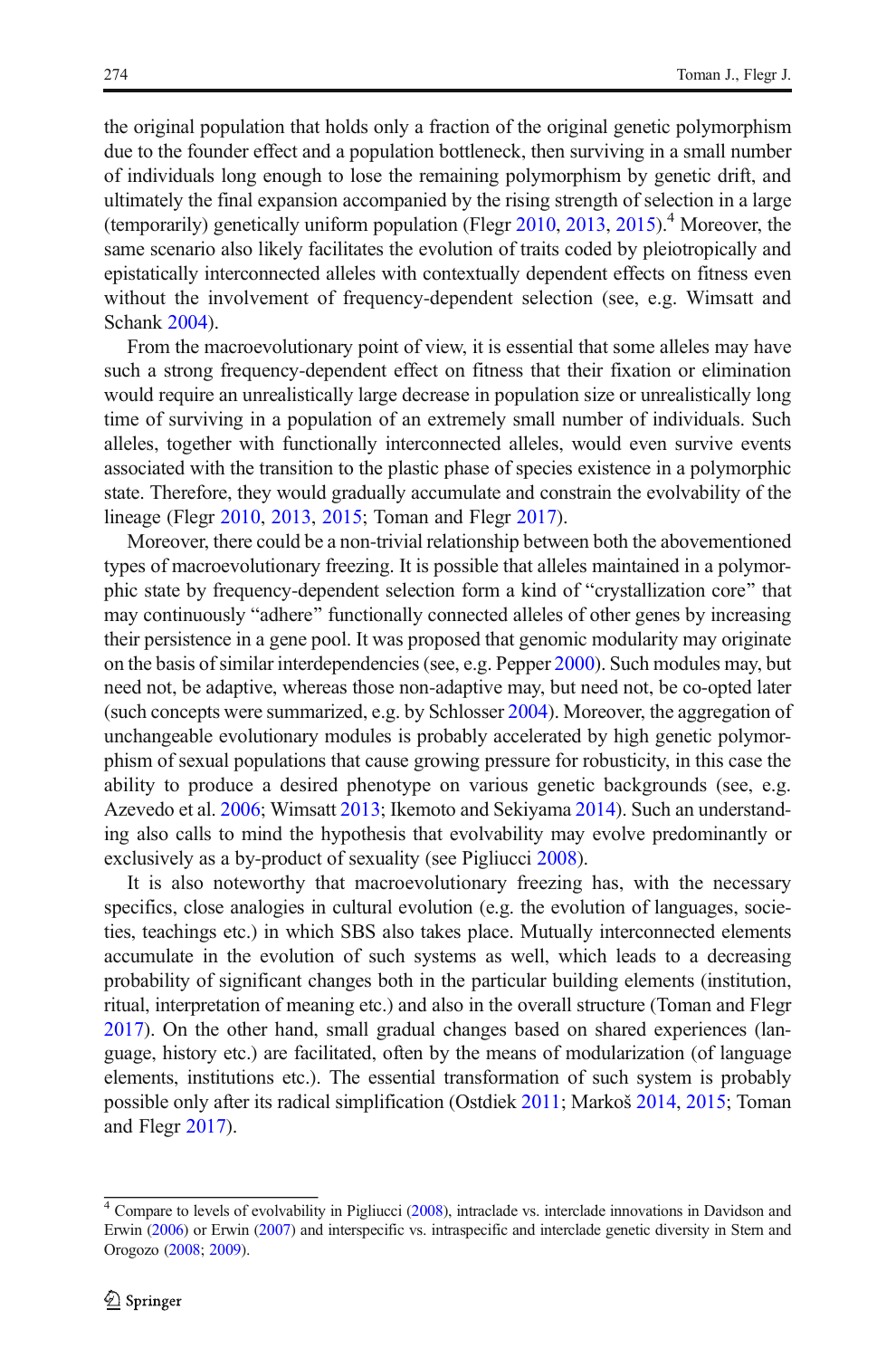#### Macroevolutionary Phenomena Supporting FET

Numerous distinct macroevolutionary phenomena support the predictions of FET. For example, it was proposed on the basis of theoretical models (see, e.g. Riedl [1978;](#page-21-0) Wagner and Laubichler [2004;](#page-22-0) Budd [2006;](#page-18-0) Schoch [2010;](#page-21-0) Wimsatt [2013\)](#page-22-0), as well as empirically observed (see, e.g. Erwin et al. [1987](#page-19-0); Gould [1989;](#page-19-0) DiMichele and Bateman [1996;](#page-18-0) Foote [1997](#page-19-0); Eble [1998,](#page-18-0) [1999;](#page-18-0) Rasnicyn [2005](#page-20-0); Erwin [2007;](#page-19-0) Hughes et al. [2013](#page-19-0)) that the (macro)evolutionary potential of evolutionary lineages (i.e. taxa) decreases in the course of their existence. A manifestation of this process is the decrease of their interspecific and intraspecific disparity.

This pattern and its course are universal in the macroevolution of eukaryotic organisms (Toman and Flegr [2017](#page-21-0)). All branches of the evolutionary tree, both those that originated by speciation and those with more exotic origin, e.g. symbiosis or symbiogenesis, have minimal diversity and disparity at the beginning of their evolution. Diversity, reflecting the number of species, as well as disparity, reflecting the morphological and functional richness of the whole lineage, then rise and, consequentially, also the number of phenotypically distinct branches and the number of higher taxa demarcated by paleotaxonomists. However, as individual sublineages of the evolutionary lineage die off in time, newly originated species (potential founders of new evolutionary lineages) in the remaining sublineages differ in a decreasing number of increasingly derived traits. Therefore, diversity may still rise for some time. Disparity, however, more or less irreversibly declines under such circumstances. Taxon continually abandon particular areas of morphospace until perhaps only one branch remains, often highly specialised and phenotypically very uniform.

This evolutionary trend was documented and widely discussed in Metazoa. This widespread and highly successful group did not produce any new phylum (evolutionary branch profoundly different from other branches) since the Cambrian. Further, it did not produce any radically new body plans since the Cambrian, apart from some markedly simplified groups of parasites (Canning et al. [2004;](#page-18-0) Glenner and Hebsgaard [2006;](#page-19-0) Murchison [2008](#page-20-0)). On the other hand, many Cambrian lineages that are morphologically very distinct, and which would probably be classified as phyla today, became extinct (see, e.g. Gould [1989;](#page-19-0) Kirschner and Gerhart [1998](#page-19-0)). The same trend was documented in many individual taxa of multicellular animals and plants (Erwin et al. [1987;](#page-19-0) DiMichele and Bateman [1996;](#page-18-0) Eble [1999](#page-18-0)). Other examples were summarized, for example, by Gould ([1989](#page-19-0)) or Erwin [\(2007\)](#page-19-0). According to Hughes et al. ([2013](#page-19-0)), this trend is characteristic for phanerozoic clades of Metazoa in general. McShea ([1996](#page-20-0)) presented evidence in favour of the slowing down of metazoan morphological evolution, whereas the deceleration of post-Cambrian metazoan evolution on both genotypic and phenotypic level was documented by Lee et al. ([2013](#page-19-0)).

The proposed explanations of decreasing disparity can be distinguished between ecospatial and developmental (or genetic). The explanations from the two groups need not exclude each other and both were supported by evidence (Valentine [1995;](#page-21-0) Davidson and Erwin [2006](#page-18-0); Erwin [2007;](#page-19-0) Jablonski [2007;](#page-19-0) Webster [2007;](#page-22-0) Budd and Jackson [2016\)](#page-18-0). However, another closely related pattern speaks in favour of the developmental group of explanations – the global trend of a gradual decrease of intraspecific variability during the evolution of taxa known as Rosa's rule (Rosa [1899\)](#page-21-0). Except for some older anecdotal evidence, this rule was also documented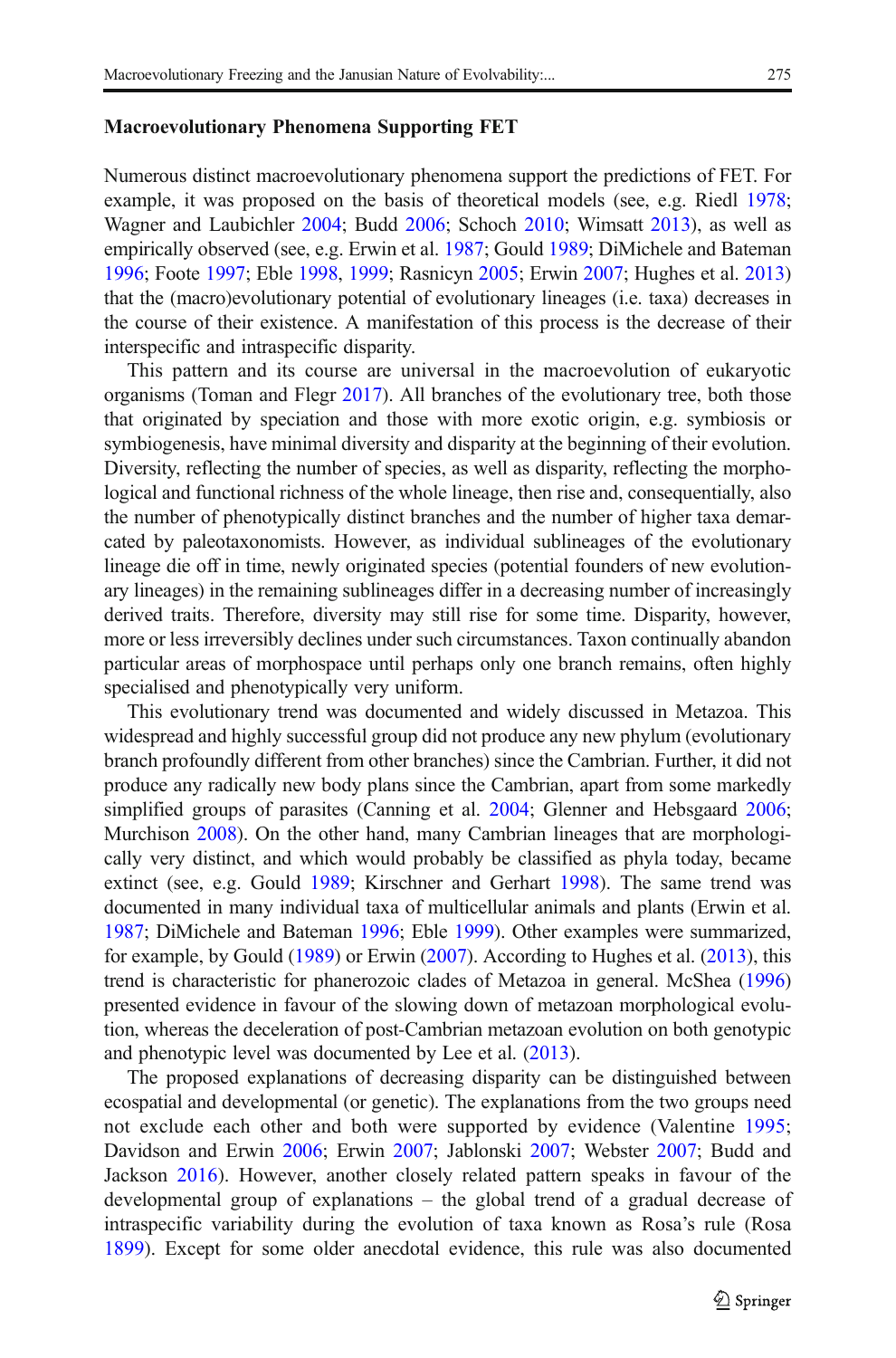quantitatively. Webster [\(2007](#page-22-0)) showed that the number of intraspecifically variable characters and the degree of their variability in trilobites (Trilobita) was markedly higher in older species when compared to younger ones. The trend of the decreasing disparity and (macro)evolutionary potential is thus probably not only a taxonomic artefact caused by the subjectivity of our view from the recent perspective and the way paleotaxonomists delimit taxa of higher and lower level (older combinations of characters delimit higher taxa and vice versa). It is most likely associated with the decreasing variability on the species level, which is based on differences in genetic architecture between younger and older taxa.

#### General Discussion: Restoring Evolutionary Potential

#### "Thawing" of Modules

We showed in the previous section that, according to FET, especially sexual eukaryotic lineages gradually and effectively irreversibly freeze, i.e. decrease their (macro)evolutionary potential. However, there are several ways to cope with this process.

It cannot be ruled out that some species, even those belonging to macroevolutionary lineages that are strongly frozen, may reach new, very advantageous, combinations of considerably frozen traits that were not yet sorted on the basis of stability (Toman and Flegr [2017\)](#page-21-0). Such a situation is probably most often associated with the transition to a new, mostly unoccupied part of the ecospace – a new ecological strategy or biome, e.g. active flight throughout Phanerozoic or terrestrial environment in Palaeozoic. Such Bexperimenting^ lineages are protected from the excessive selective pressures of competitors, predators, and parasites under these conditions and may survive and adapt even if the new combination of traits would be suboptimal in the original environment. Such events may appear as the so-called mosaic evolution phenomenon (de Beer [1954](#page-18-0)) in the paleontological record. The new ecospace usually appears to be invaded by many related lineages of one preadapted group simultaneously. However, usually only one is spectacularly successful at the end – probably the lineage that combined several frozen traits in a beneficial way. This lineage may become the "king of the hill" and hamper an invasion of other (even considerably more perspective) groups.

Another, probably even rarer, possibility is the occasional thawing of some seemingly irreversibly frozen module. Since the individual modules differ in the depth of their freezing, even this possibility is imaginable. Some later adaptations may appear to directly or indirectly relieve internal pressures that have kept the module in a frozen state for the majority of its existence (see, e.g. Wimsatt and Schank [2004](#page-22-0); Budd [2006\)](#page-18-0). Wimsatt and Schank ([2004](#page-22-0)) identified numerous factors that may contribute to the "thawing" of seemingly irreversibly frozen genes, traits, or modules. Relatively rare nonlethal positive changes are essential in this regard. These positive changes can be ensured, or at least helped, by small population size, modularity, redundancy, duplications, capacitators of evolution such as Hsp proteins, genetic canalization, maternal effect, symbioses, sociality, behavioural plasticity, the relaxation of competition, predation or parazitation, hybridization, and other factors. Such macroevolutionary thawing could have occurred, for example, at the beginning of the evolution of birds, whose ancestor probably considerably decoupled the evolution of anterior and posterior limbs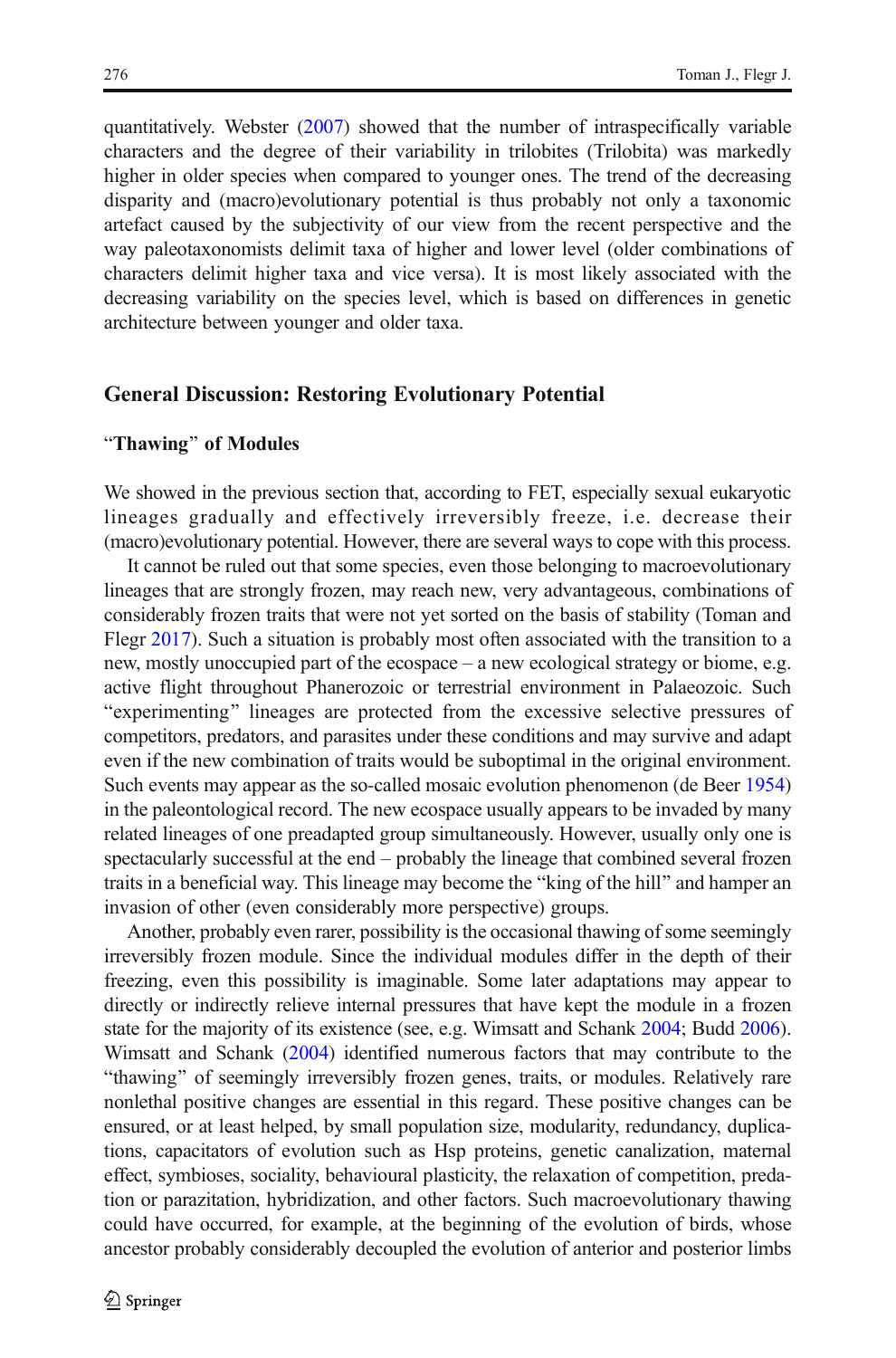(Dececchi and Larsson [2013](#page-18-0)). The question of the possibility of essential transformations of genetic architecture that would comprise even changes in the modules themselves is therefore still an open one. However, the magnitude of the potential change should always be inversely proportional to the degree of modular freezing.

More pronounced thawing, e.g. thawing that would disengage the ties in deep modules responsible for body plan, is probably extremely rare and associated with the radical simplification of individual development. Such events probably occurred at the beginning of the evolution of Rhizocephalia (Glenner and Hebsgaard [2006\)](#page-19-0), Myxozoa (Canning et al. [2004\)](#page-18-0), and biting- or sexually-transmitted mammalian cancers (Murchison  $2008$ ). We can call this phenomenon "sacculization" after the most famous instance of these cases, rhizocephalan Sacculina. These radically simplified organisms may become the founders of a new, initially macroevolutionary very plastic but gradually freezing clade. We know of no large, diverse and successful metazoan lineage with a radically different body plan that would have evolved from a lineage with an already established body plan in the last 490 million years (i.e. since the end of Cambrian). Therefore, it seems probable that these macroevolutionary events play only a very limited role in evolution, at least in the metazoan case. However, in light of the FET, it remains an open question whether this is not only a temporary state and a consequence of the fact that sexual evolutionary lineages have not yet reached the critical point of abandoning sufficiently large parts of the ecospace they hold as the "kings of the hill".

One possible and less radical variation of the simplification of body plan could be neoteny (or generally any heterochrony), as was summarized by Budd [\(2006\)](#page-18-0). Such an event enables its carriers to change their phenotype relatively simply and eventually to expand into a new environment. It is, moreover, often associated with the releasing of some modules for new purposes.<sup>5</sup> Similar processes might cause, for example, the diversification of major chordate (Chordata) clades (see Haiyang et al. [2017\)](#page-19-0).

In sum, even though lineages differ in the speed of their macroevolutionary freezing and some clades are probably able to temporarily slow this freezing down or reverse it, it can be said that it applies universally, statistically speaking. None of the abovementioned options can completely stop the decreasing of (macro)evolutionary potential. Returning to the analogy of the accumulation of slightly deleterious mutations by Muller's ratchet, the original function of the gene can be restored by reverse mutations. However, such events are extremely rare and cannot completely stop the accumulation of slightly deleterious mutations, at least not in populations of eukaryotic size (Lynch et al. [1993](#page-20-0)). Sexual organisms can significantly slow down Muller's ratchet by the means of sexual reproduction that enables the accumulation of deleterious mutations in certain individuals and their removal from the population. However, we know of no similar process on the level of whole evolutionary lineages.

#### Alternatives to Freezing Modular Organization

Organismal architecture consisting of quasi-independent modules is very common but not the only way that the evolution of evolvability may proceed. It is not universally

<sup>&</sup>lt;sup>5</sup> Compare with the role of SBS in the development of societies and their options of restoring evolvability (Ostdiek [2011;](#page-20-0) Markoš [2014,](#page-20-0) [2015;](#page-20-0) Toman and Flegr [2017](#page-21-0)).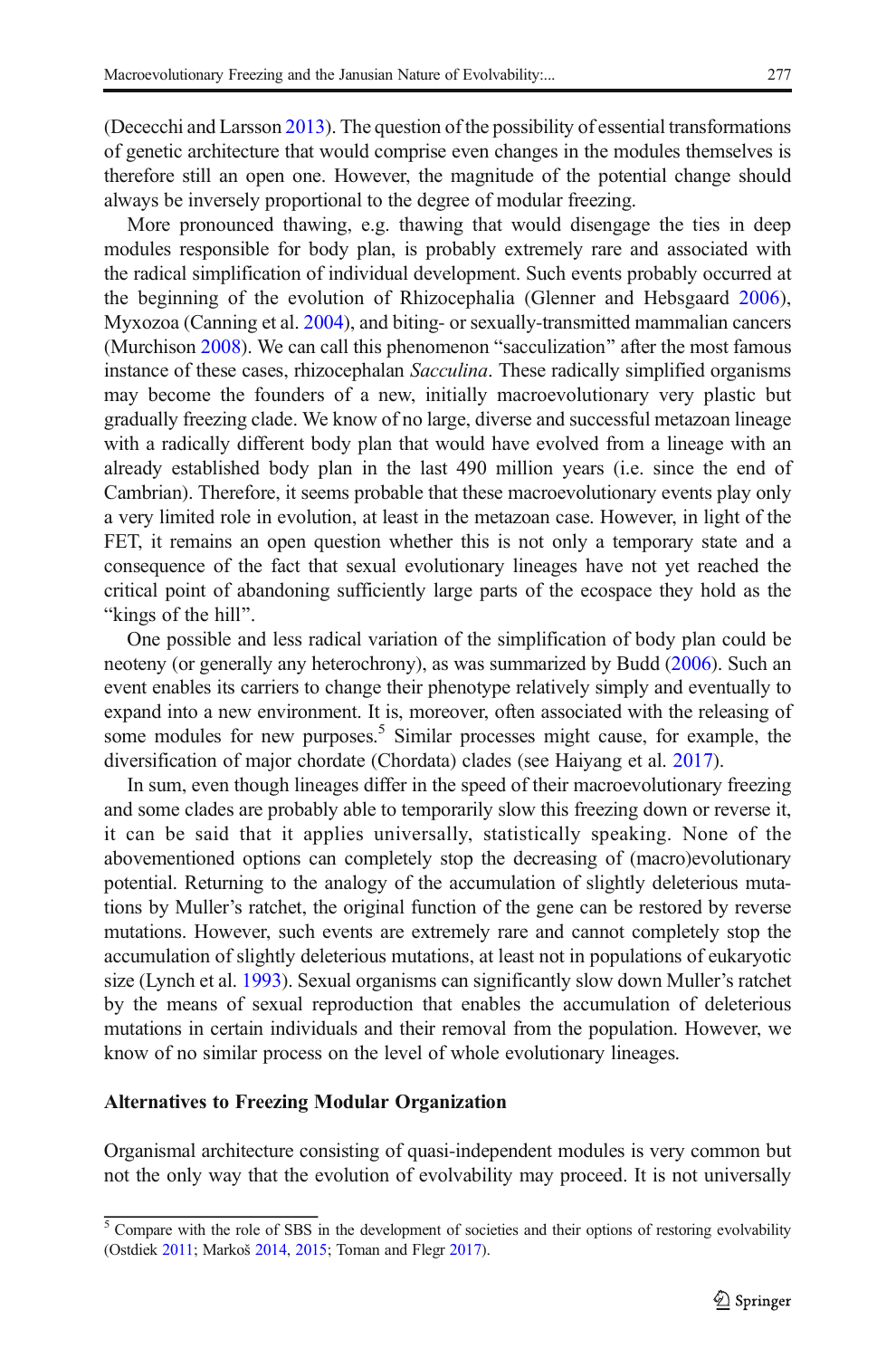true that a genetic architecture with the most articulated modular elements and lowest number of pleiotropic interactions between them is the most evolvable. The structure and direction of pleiotropic interactions is a more important factor (see, e.g. Hansen [2003;](#page-19-0) Rasskin-Gutman [2005\)](#page-21-0). Certain elements of modularity apply almost universally in genetic architecture. However, modularity itself is not an easily delimited natural phenomenon and always represents only a relative property (Hansen [2003\)](#page-19-0).

Moreover, complex (compound, major, irreducibly complex etc.) adaptations, i.e. not only minor changes of phenotype but profound evolutionary innovations deeply integrated in it, may originate even by means other than by the (re)arrangement of modularly organized elements and processes. According to some authors, this is the reason why (macro)evolutionary potential need not decrease despite an accumulation of constraints in the evolution of evolvability (Budd [2006](#page-18-0)). These alternative ways were summarized, e.g. by Budd [\(2006](#page-18-0)). Leaving apart "hardly structuralistic" evolutionary theories that completely reverse the relationship between genotype and phenotype, either the existence of exceptional key adaptations, or at least an occasional origin of "hopeful monsters" (i.e. individuals that reached significantly altered but viable phenotype by major shift in their genotype-phenotype map) must be postulated (Budd  $2006$ ). Some authors also speak of "correlated progression", i.e. the gradual tandem evolution of loosely interconnected traits (Kemp [2007\)](#page-19-0). Several other explanations that usually incorporate some elements of modularity but are not necessarily based on them were also proposed to explain the evolvability of organisms, as was summarized, e.g. by Hansen [\(2003\)](#page-19-0) or Sharov [\(2014\)](#page-21-0).

From a general point of view, the fulfilment of several requirements which are not directly conditioned by strictly modular structure is probably necessary for the evolution of a complex trait (Budd [2006](#page-18-0)). Nevertheless, a key condition for changes of complex traits to occur with a realistic probability is redundancy – generally, a backup of components that is conditioned by their modular build. Therefore, complex traits without modular structure may evolve in theory. However, the native advantages of modular organization ensure its vast predominance among genomic architectures.

#### Transition to a Higher Level of Hierarchical Complexity

It currently seems that the only way to efficiently avoid irreversible macroevolutionary freezing and the decreasing of (macro)evolutionary potential remains in the transition to a higher hierarchical level of complexity (see, e.g. McShea [2001a,](#page-20-0) [2001b](#page-20-0)). The first type of these transitions that enable evolutionary lineages to avoid SBS on a given level is the internal modularization of their structure and function. This process was described above in association with the evolution of evolvability, especially in the chapter "Reasons of Macroevolutionary Freezing".

The direct mechanism of the origin of modules, or the role of various proposed ways of modularization, have been discussed intensively (Lewontin [1978;](#page-20-0) Wagner and Altenberg [1996](#page-22-0); McShea [2000](#page-20-0); Schlosser [2002;](#page-21-0) Schlosser and Wagner [2004](#page-21-0); Callebaut and Rasskin-Gutman [2005](#page-18-0); Wagner et al. [2005](#page-22-0), [2007](#page-22-0); Clune et al. [2013](#page-18-0); Espinosa-Soto [2014\)](#page-19-0). Generally speaking, modules may originate in two different ways: by parcellation or integration. Specific versions of both processes take place in evolution (see, e.g. Vermeij [1973;](#page-21-0) Erwin et al. [1987](#page-19-0); Wagner and Altenberg [1996;](#page-22-0) Foote [1997;](#page-19-0)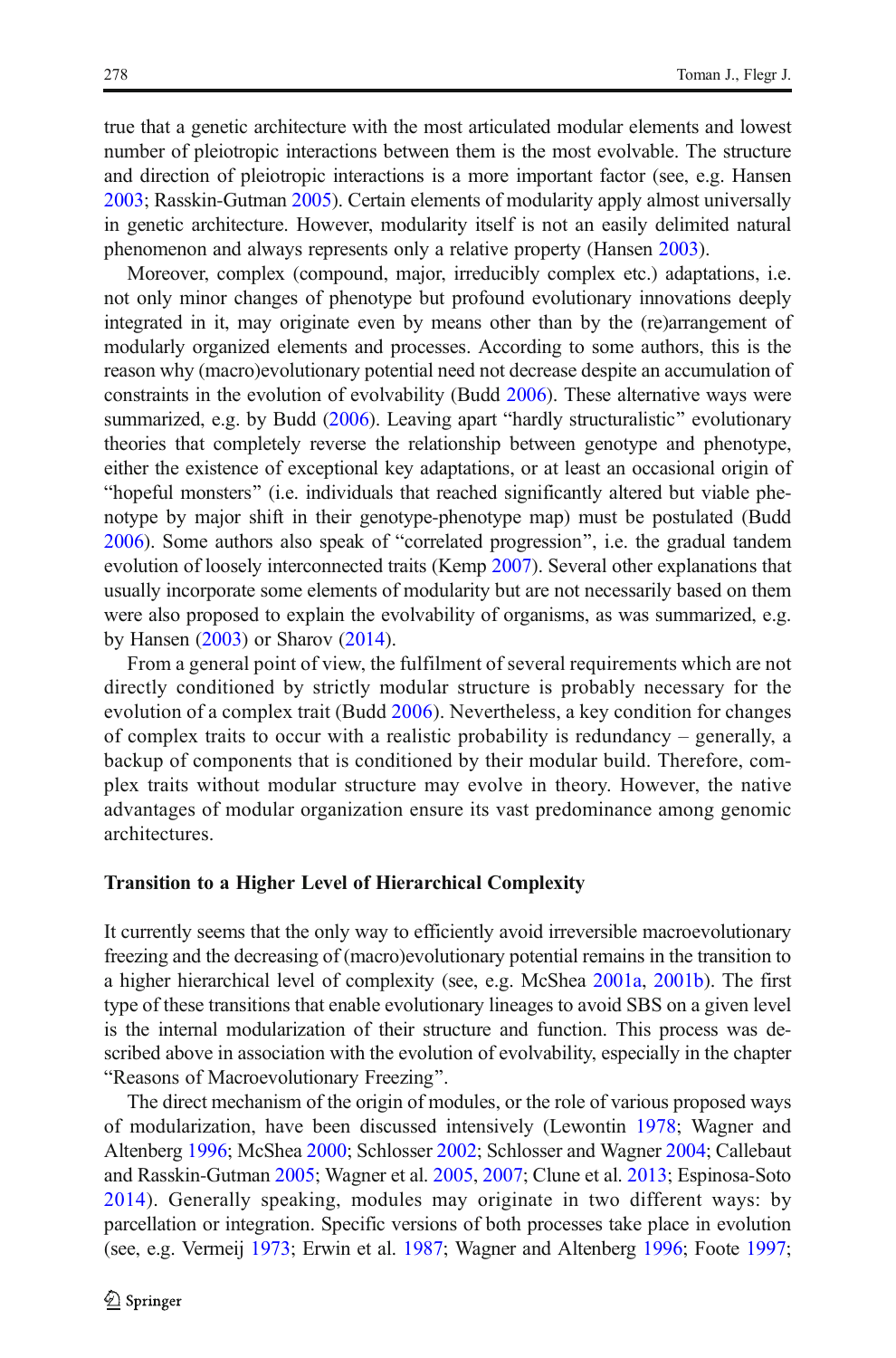Eble [1998](#page-18-0), [1999;](#page-18-0) Thomas [2005](#page-21-0); Budd [2006](#page-18-0)). Moreover, both processes may alternate on subsequent levels (Wagner and Altenberg [1996;](#page-22-0) Eble [2005\)](#page-19-0). Strong SBS induced integration on the lower level accompanied by macroevolutionary freezing may lead to the multiplication of a whole integrated structure and consequently the origin of parcellated modular organization on the higher level. The possibilities of such cumulative modularization were sketched, e.g. by Kirschner and Gerhart [\(1998](#page-19-0)). One extreme case of such restructuralization of genomic architecture is the duplication of the whole genome. This event is quite common in some lineages and might have played a key role, e.g. in the potentiation of the early evolution of vertebrates or actinopterygian fish (Meyer and Van de Peer [2005\)](#page-20-0).

The second way evolutionary entities may reach a higher level of organization and restoration of their (macro)evolutionary potential is a combination of several originally independent entities of the lower level. There are essentially two ways to achieve this. Queller ([1997,](#page-20-0) [2000](#page-20-0)) termed them fraternal and egalitarian transitions in individuality. Fraternal transitions in individuality are based on the conjoining of related individuals, e.g. clones or progeny of one individual or pair, into higher level entity (Queller [2000\)](#page-20-0). Examples of such entities are, for example, colonies of unicellular prokaryotes or eukaryotes, multicellular organisms, or eusocial organisms. On the lower level, fraternal transitions could lead to pre-cellular compartments consisting of identical molecules, or cells with multiplied organelles. Egalitarian transitions in individuality are based on the conjoining of unrelated individuals coming from distant evolutionary lineages (Queller [2000\)](#page-20-0). Their examples are, for example, various kinds of symbiotic and symbiogenetic events. On the lower level, egalitarian transitions could lead to precellular compartments consisting of different molecules, or chromosomes consisting of various genes. However, even looser nearly obligate symbioses such as those among fungi and plants (mycorrhizae, lichens etc.), dinoflagellates and corals, various unicellular organisms and their metazoan hosts (termites, blood- and sap-sucking insects, ruminants etc.), or flowering plants and their pollinators also play an important evolutionary role and, in some sense, constitute a higher level organism (Szathmáry and Maynard Smith [1995;](#page-21-0) Calcott and Sterelny [2001;](#page-18-0) Maynard Smith and Szathmáry [2010;](#page-20-0) Szathmáry [2015](#page-21-0)). After all, most metazoans are composite organisms that are no longer viable without their symbionts, i.e. holobionts, and symbioses are essential even for the majority of remaining organisms (Margulis and Fester [1991\)](#page-20-0). Macroevolutionary freezing that facilitates these processes thus may be a crucial evolutionary factor.

# **Conclusions**

Evolvability and its evolution are two of the most important topics of evolutionary biology. The association of evolvability with the origin of evolutionary novelties makes it one of the central themes of evo-devo and the whole field of extended synthesis. Evolvability, albeit in a slightly different understanding, is also established in the field of modern synthesis. Moreover, its evolution happens to be an essentially biosemiotic process that involves elements of memory, learning and interpretation. Therefore, any factors that influence the evolution of evolvability are highly relevant for biosemiotics because they might be analogous to more general factors that affect the evolution, structure, and function of any biosemiotic system.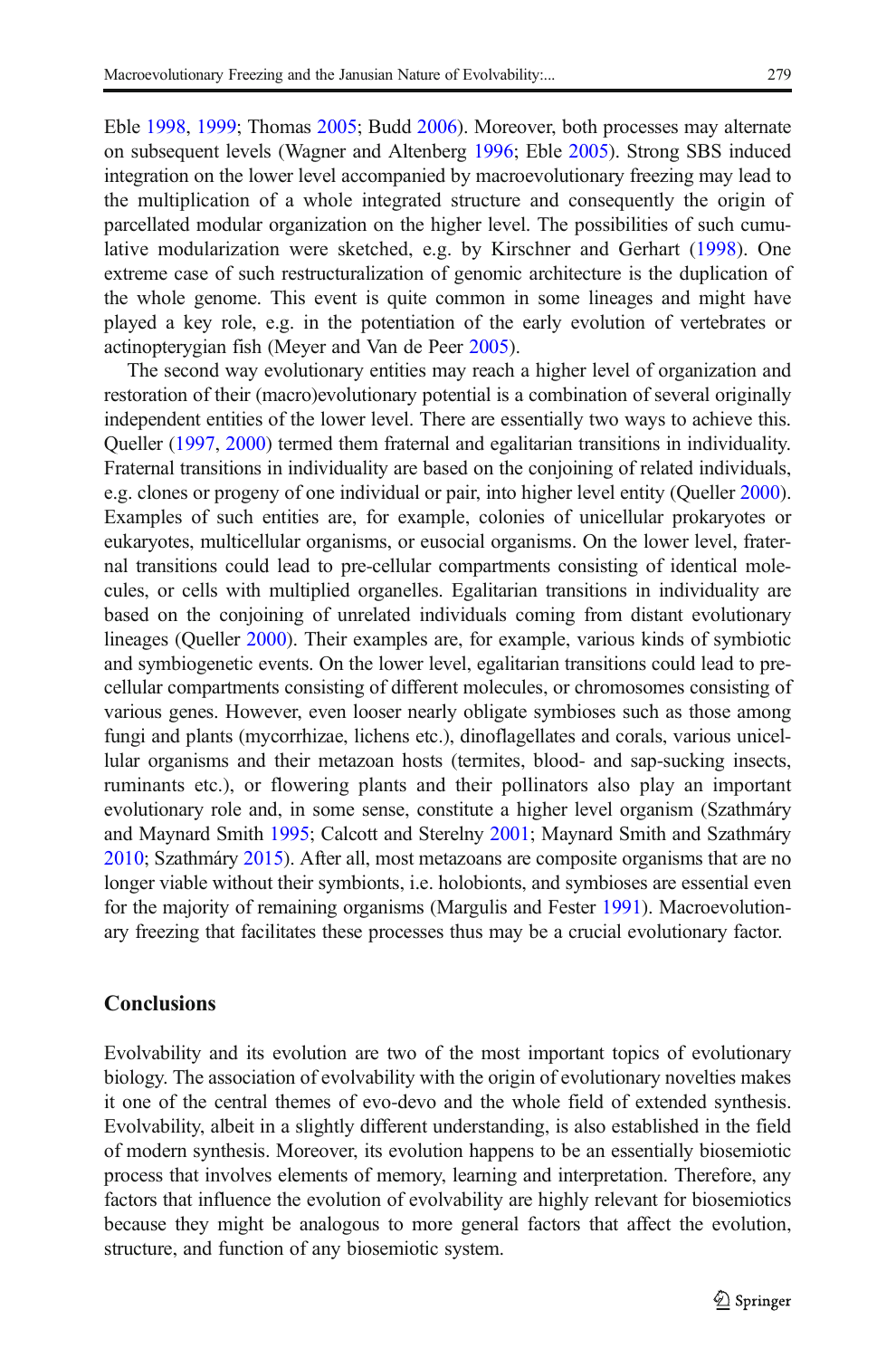At the same time, evolvability is not a simple concept. The term covers several interrelated but not completely identical processes on microevolutionary and macroevolutionary levels, and, in a similar way to the Roman god Janus, it has two faces. The "bright" one presents evolvability as a process that creatively canalizes evolutionary change, increases robusticity and facilitates the origin of complex adaptations. This "bright" conception depicts a process that evolves over the long term and maximizes these properties on the basis of past experience. The "dark" face of evolvability tells another story. In this light, evolvability seems to be a process that reduces the (macro)evolutionary potential of a lineage, i.e. it limits the origin of profound evolutionary novelties and deep transformations of phenotype. In the extreme case, it might limitally restrict possible evolutionary changes down to zero.

These two aspects of evolvability constantly intermingle. According to FET, SBS causes a constant and inevitable accumulation of further, effectively unchangeable, macroevolutionary frozen elements. Lineages with the most effective genetic architecture, i.e. lineages with the highest evolvability, predominate in competition with other linages. SBS, however, continues on the level of newly originated and more or less modular genotype-phenotype map. It leads to a radical limitation of (macro)evolutionary potential of the evolutionary lineage. SBS thus may represent a long-sought factor leading to the origin and structuration of (macro)evolutionary limiting genomic interdependencies.

Under normal circumstances, evolutionary lineages can only slow the macroevolutionary freezing down, temporarily stop it, or partially reverse it – e.g. by implementing new combinations of frozen traits, rare thawing of seemingly irreversibly frozen modules, or heterochrony. Completely, albeit also only temporarily, macroevolutionary freezing can be reversed only by the radical simplification of development, i.e. sacculinization, or fraternal and egalitarian transition to a higher level of hierarchical complexity.

All of these assumptions and implications of FET can be tested, for example, on the basis of new findings regarding the genetic architecture of organisms, fossil material, or the ecology of particular evolutionary lineages. It has been previously presented that this theory can coherently explain many mysterious phenomena from a variety of biological disciplines (Flegr [2010](#page-19-0), [2013](#page-19-0), [2015\)](#page-19-0). FET, however, promises much more. Its foundation stone, SBS, acts in all historical systems and it is thus reasonable to assume that these systems also exhibit processes analogous to macroevolutionary freezing. A small outline of this approach was made, for example, by Flegr ([2015](#page-19-0)) or Toman and Flegr ([2017](#page-21-0)). In any case, FET has the potential to play the role of a bolt uniting modern synthesis, extended synthesis and biosemiotics: three distinct but not necessarily opposing approaches to evolutionary research.

Acknowledgements We thank Charlie Lotterman for the final revisions of our text.

Funding This work was supported by the Grant Agency of the Charles University in Prague (project no: 578416); and the Charles University Research Centre (UNCE 204004). The funding sources had no role in study design, the collection, analysis and interpretation of data, the writing of the report and in the decision to submit the article for publication.

#### Compliance with Ethical Standards

Conflict of Interest The authors declare that they have no conflict of interest.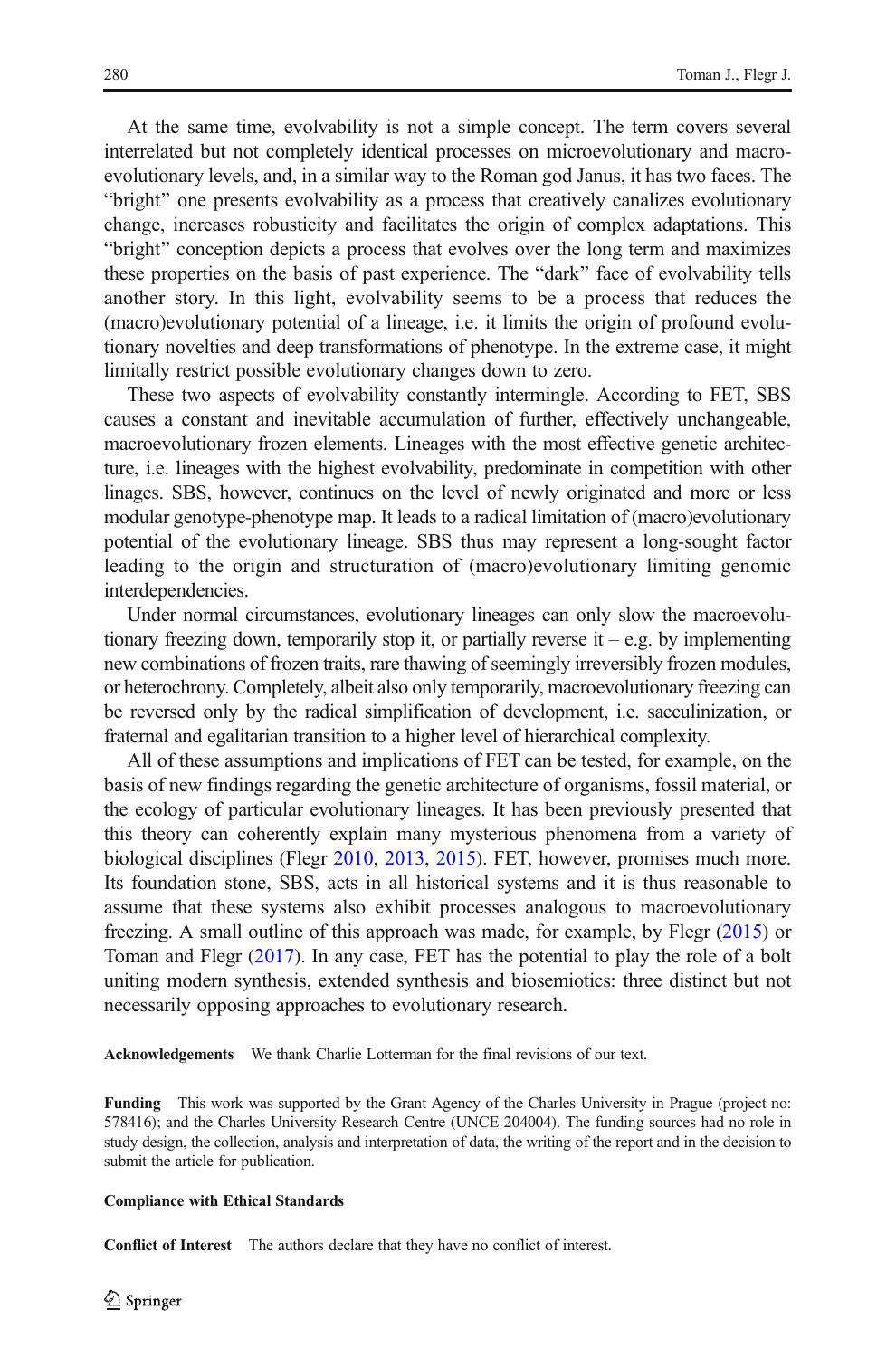## <span id="page-18-0"></span>**References**

- Arthur, W. (1982). A developmental approach to the problem of variation in evolutionary rates. Biological Journal of the Linnean Society, 18(3), 243–261. [https://doi.org/10.1111/j.1095-8312.1982.tb02038.x.](https://doi.org/10.1111/j.1095-8312.1982.tb02038.x)
- Arthur, W. (1984). Mechanisms of morphological evolution: A combined genetic, developmental, and ecological approach. Chichester: Wiley.
- Azevedo, R., Lohaus, R., Srinivasan, S., Dang, K., & Burch, C. (2006). Sexual reproduction selects for robustness and negative epistasis in artificial gene networks. Nature, 440(7080), 87–90. [https://doi.](https://doi.org/10.1038/nature04488) [org/10.1038/nature04488.](https://doi.org/10.1038/nature04488)
- Bonner, J. (1988). The evolution of complexity by means of natural selection. Princeton, USA: Princeton University Press.
- Brigandt, I. (2015). From developmental constraint to evolvability: How concepts figure in explanation and disciplinary identity. In A. Love (Ed.), Conceptual change in biology (pp. 305–352). Dordrecht: Springer Science+Business Media.
- Budd, G. (2006). On the origin and evolution of major morphological characters. Biological Reviews, 81(4), 609–628. [https://doi.org/10.1017/S1464793106007135.](https://doi.org/10.1017/S1464793106007135)
- Budd, G., & Jackson, I. (2016). Ecological innovations in the Cambrian and the origins of the crown group phyla (article). Philosophical Transactions of the Royal Society B-Biological Sciences, 371(1685). <https://doi.org/10.1098/rstb.2015.0287,20150287>.
- Calcott, B., & Sterelny, K. (2001). The major transitions in evolution revisited. Cambridge, USA: MIT Press.
- Callebaut, W., & Rasskin-Gutman, D. (2005). Modularity: Understanding the development and evolution of natural complex systems. Cambridge, USA: MIT Press.
- Canning, E., Okamura, B., Baker, J., Muller, R., & Rollinson, D. (2004). Biodiversity and evolution of the myxozoa. Advances in Parasitology, 56(56), 43–131. [https://doi.org/10.1016/S0065-308X\(03\)56002-X.](https://doi.org/10.1016/S0065-308X(03)56002-X)
- Carroll, S. (2001). Chance and necessity: The evolution of morphological complexity and diversity. Nature, 409(6823), 1102–1109. <https://doi.org/10.1038/35059227>.
- Carroll, S. (2005). Evolution at two levels: On genes and form. PLoS Biology, 3(7), 1159–1166. [https://doi.](https://doi.org/10.1371/journal.pbio.0030245) [org/10.1371/journal.pbio.0030245](https://doi.org/10.1371/journal.pbio.0030245).
- Clune, J., Mouret, J., & Lipson, H. (2013). The evolutionary origins of modularity. Proceedings of the Royal Society B-Biological Sciences, 280(1755), 20122863. [https://doi.org/10.1098/rspb.2012.2863.](https://doi.org/10.1098/rspb.2012.2863)
- Darwin, C. (1859). On the origin of species by means of natural selection or the preservation of favoured races in the struggle for life. London: John Murray.
- Davidson, E., & Erwin, D. (2006). Gene regulatory networks and the evolution of animal body plans. Science, 311(5762), 796–800. [https://doi.org/10.1126/science.1113832.](https://doi.org/10.1126/science.1113832)
- Davies, A. (2014) On the interaction of function, constraint and complexity in evolutionary systems (Doctoral disertation). University of Southampton.
- Dawkins, R. (1976). Selfish gene. Oxford: Oxford University Press.
- Dawkins, R. (1989). The evolution of evolvability. In Langton (Ed.), Artificial life (Santa Fe institute studies in the sciences of complexity, Vol. VI) (pp. 201–220). Redwood City, California: Addison-Wesley.
- de Beer, G. (1954). Archaeopteryx lithographica: A study based upon the British museum specimen. London: Trustees of the British Museum.
- Dececchi, T., & Larsson, H. (2013). Body and limb size dissociation at the origin of birds: Uncoupling allometric constraints across a macroevolutionary transition. Evolution, 67(9), 2741–2752. [https://doi.](https://doi.org/10.1111/evo.12150) [org/10.1111/evo.12150](https://doi.org/10.1111/evo.12150).
- Dennett, D. (1995). Darwin's dangerous idea: Evolution and the meanings of life. New York, USA: Simon & Schuster.
- DiMichele, W., & Bateman, R. (1996). Plant paleoecology and evolutionary inference: Two examples from the Paleozoic. Review of Palaeobotany and Palynology, 90(3–4), 223–247. [https://doi.org/10.1016/0034-](https://doi.org/10.1016/0034-6667(95)00085-2) [6667\(95\)00085-2.](https://doi.org/10.1016/0034-6667(95)00085-2)
- Domes, K., Norton, R., Maraun, M., & Scheu, S. (2007). Reevolution of sexuality breaks Dollo's law. Proceedings of the National Academy of Sciences of the United States of America, 104(17), 7139– 7144. [https://doi.org/10.1073/pnas.0700034104.](https://doi.org/10.1073/pnas.0700034104)
- Eble, G. (1998). The role of development in evolutionary radiations. In M. McKinney & J. Drake (Eds.), Biodiversity dynamics: Turnover of populations, taxa, and communities (pp. 132–161). New York: Columbia University Press.
- Eble, G. (1999). Originations: Land and sea compared. Geobios, 32(2), 223–234. [https://doi.org/10.1016](https://doi.org/10.1016/S0016-6995(99)80036-9) [/S0016-6995\(99\)80036-9](https://doi.org/10.1016/S0016-6995(99)80036-9).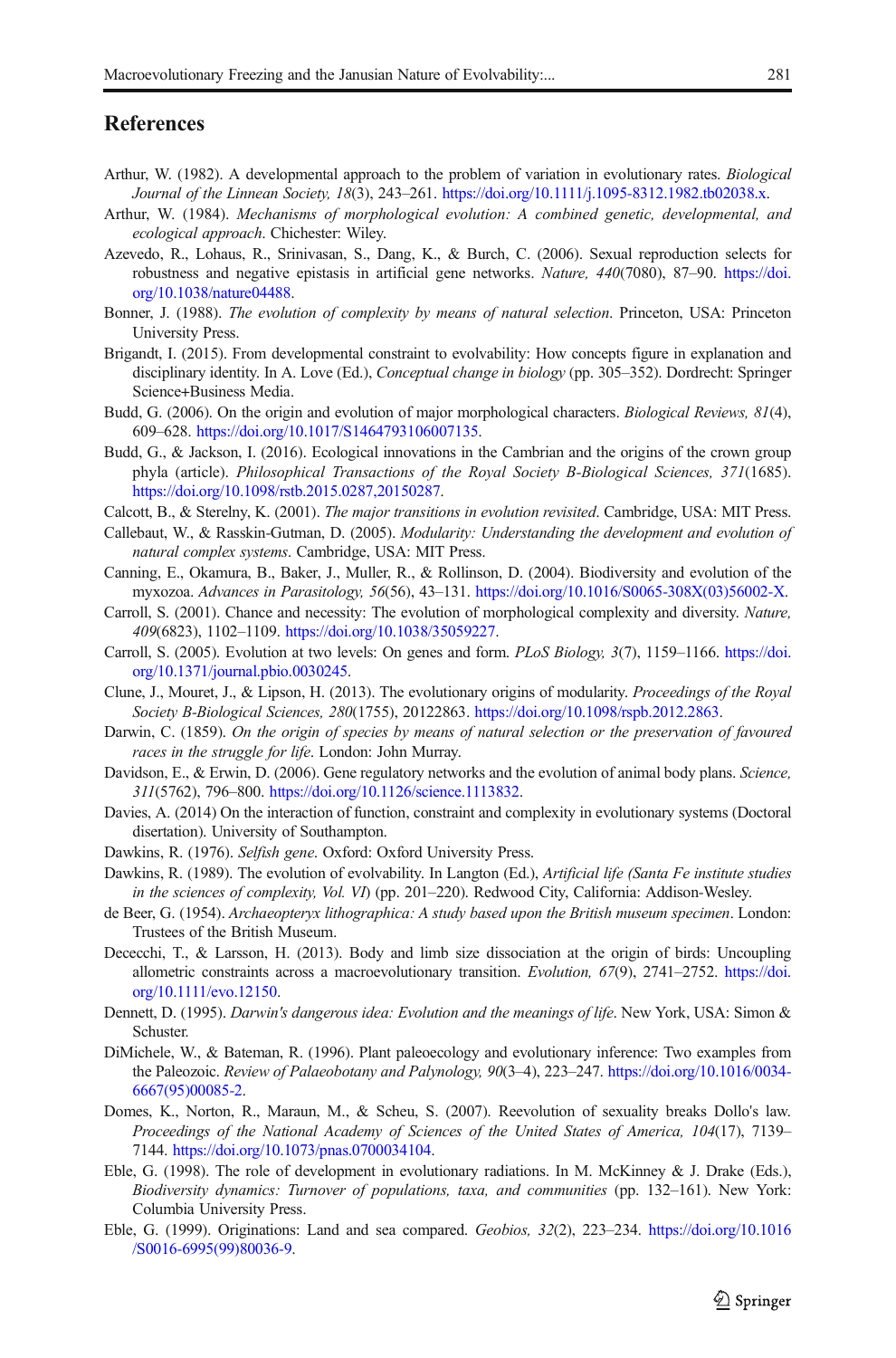- <span id="page-19-0"></span>Eble, G. (2005). Morphological modularity and macroevolution: Conceptual and empirical aspects. In W. Callebaut, & R.-G. D (Eds.), Modularity: Understanding the development and evolution of natural complex systems (pp. 221–238). Cambridge, London: MIT Press.
- Erwin, D. (2007). Disparity: Morphological pattern and developmental context. *Palaeontology*, 50, 57–73. <https://doi.org/10.1111/j.1475-4983.2006.00614.x>.
- Erwin, D., Valentine, J., & Sepkoski, J. (1987). A comparative study of diversification events: The early Paleozoic versus the Mesozoic. Evolution, 41(6), 1177–1186. <https://doi.org/10.2307/2409086>.
- Espinosa-Soto, C. (2014). Evolution of modularity. In M. Benítez, O. Miramontes, & A. Valiente-Banuet (Eds.), Frontiers in ecology, evolution and complexity. CopIt-arXives: Mexico City, Mexico.
- Flegr, J. (1998). On the "origin" of natural selection by means of speciation. Rivista Di Biologia-Biology Forum, 91(2), 291–304.
- Flegr, J. (2010). Elastic, not plastic species: Frozen plasticity theory and the origin of adaptive evolution in sexually reproducing organisms. Biology Direct, 5, −. <https://doi.org/10.1186/1745-6150-5-2>.
- Flegr, J. (2013). Microevolutionary, macroevolutionary, ecological and taxonomical implications of punctuational theories of adaptive evolution. Biology Direct, 8. <https://doi.org/10.1186/1745-6150-8-1>.
- Flegr, J. (2015). Evoluční tání aneb O původu rodů. (On the Origin of Genera). Prague: Academia.
- Foote, M. (1997). The evolution of morphological diversity. Annual Review of Ecology and Systematics, 28, 129–152. [https://doi.org/10.1146/annurev.ecolsys.28.1.129.](https://doi.org/10.1146/annurev.ecolsys.28.1.129)
- Gerhart, J., & Kirschner, M. (2007). The theory of facilitated variation. Proceedings of the National Academy of Sciences of the United States of America, 104, 8582-8589. [https://doi.org/10.1073/pnas.0701035104.](https://doi.org/10.1073/pnas.0701035104)
- Glenner, H., & Hebsgaard, M. (2006). Phylogeny and evolution of life history strategies of the parasitic barnacles (Crustacea, Cirripedia, Rhizocephala). Molecular Phylogenetics and Evolution, 41(3), 528–538. <https://doi.org/10.1016/j.ympev.2006.06.004>.
- Gould, S. (1989). Wonderful life: The burgess shale and the nature of history. New York, London: W. W. Norton & Company.
- Haiyang, H., Masahiro, U., Song, G., Kotaro, S., Tsai-Ming, L., Fang, L., et al. (2017). Constrained vertebrate evolution by pleiotropic genes. Nature Ecology & Evolution, 1(11), 1722-1730. [https://doi.org/10.1038](https://doi.org/10.1038/s41559-017-0318-0) [/s41559-017-0318-0.](https://doi.org/10.1038/s41559-017-0318-0)
- Hansen, T. (2003). Is modularity necessary for evolvability? Remarks on the relationship between pleiotropy and evolvability. Biosystems, 69(2–3), 83–94. [https://doi.org/10.1016/S0303-2647\(02\)00132-6](https://doi.org/10.1016/S0303-2647(02)00132-6).
- Hansen, T. (2016). Quantitative genetics of evolvability. In R. Kliman (Ed.), Encyclopedia of evolutionary Biology (pp. 83–89). Oxford: Elsevier Academic Press.
- Hoekstra, H., & Coyne, J. (2007). The locus of evolution: Evo devo and the genetics of adaptation. Evolution, 61(5), 995–1016. <https://doi.org/10.1111/j.1558-5646.2007.00105.x>.
- Hoffmeyer, J., & Stjernfelt, F. (2016). The great chain of Semiosis. Investigating the steps in the evolution of semiotic competence. Biosemiotics, 9(1), 7-29. [https://doi.org/10.1007/s12304-015-9247-y.](https://doi.org/10.1007/s12304-015-9247-y)
- Hughes, M., Gerber, S., & Wills, M. (2013). Clades reach highest morphological disparity early in their evolution. Proceedings of the National Academy of Sciences of the United States of America, 110(34), 13875–13879. <https://doi.org/10.1073/pnas.1302642110>.
- Ikemoto, Y., & Sekiyama, K. (2014). Modular network evolution under selection for robustness to noise. Physical Review E, 89(4). [https://doi.org/10.1103/PhysRevE.89.042705.](https://doi.org/10.1103/PhysRevE.89.042705)
- Jablonka, E., & Lamb, M. (2005). Evolution in four dimensions. Cambridge, USA: MIT Press.
- Jablonski, D. (2007). Scale and hierarchy in macroevolution. Palaeontology, 50, 87-109. [https://doi.](https://doi.org/10.1111/j.1475-4983.2006.00615.x) [org/10.1111/j.1475-4983.2006.00615.x](https://doi.org/10.1111/j.1475-4983.2006.00615.x).
- Kemp, T. (2007). The concept of correlated progression as the basis of a model for the evolutionary origin of major new taxa. Proceedings of the Royal Society B-Biological Sciences, 274(1618), 1667–1673. [https://doi.org/10.1098/rspb.2007.0288.](https://doi.org/10.1098/rspb.2007.0288)
- Kirschner, M., & Gerhart, J. (1998). Evolvability. Proceedings of the National Academy of Sciences of the United States of America, 95(15), 8420–8427. <https://doi.org/10.1073/pnas.95.15.8420>.
- Kirschner, M., & Gerhart, J. (2005). The plausibility of life: Resolving Darwin's dilemma. New Haven, USA: Yale University Press.
- Laland, K., Uller, T., Feldman, M., Sterelny, K., Müller, G. B., Moczek, A., Jablonka, E., Odling-Smee, J., Wray, G. A., Hoekstra, H. E., Futuyma, D. J., Lenski, R. E., Mackay, T. F. C., Schluter, D., & Strassmann, J. E. (2014). Does evolutionary theory need a rethink? Nature, 514(7521), 161–164. <https://doi.org/10.1038/514161a>.
- Laland, K., Uller, T., Fellman, M., Sterelny, K., Muller, G., Moczek, A., et al. (2015). The extended evolutionary synthesis: Its structure, assumptions and predictions. Proceedings of the Royal Society B-Biological Sciences, 282(1813). <https://doi.org/10.1098/rspb.2015.1019>
- Lee, M., Soubrier, J., & Edgecombe, G. (2013). Rates of phenotypic and genomic evolution during the Cambrian explosion. Current Biology, 23(19), 1889–1895. <https://doi.org/10.1016/j.cub.2013.07.055>.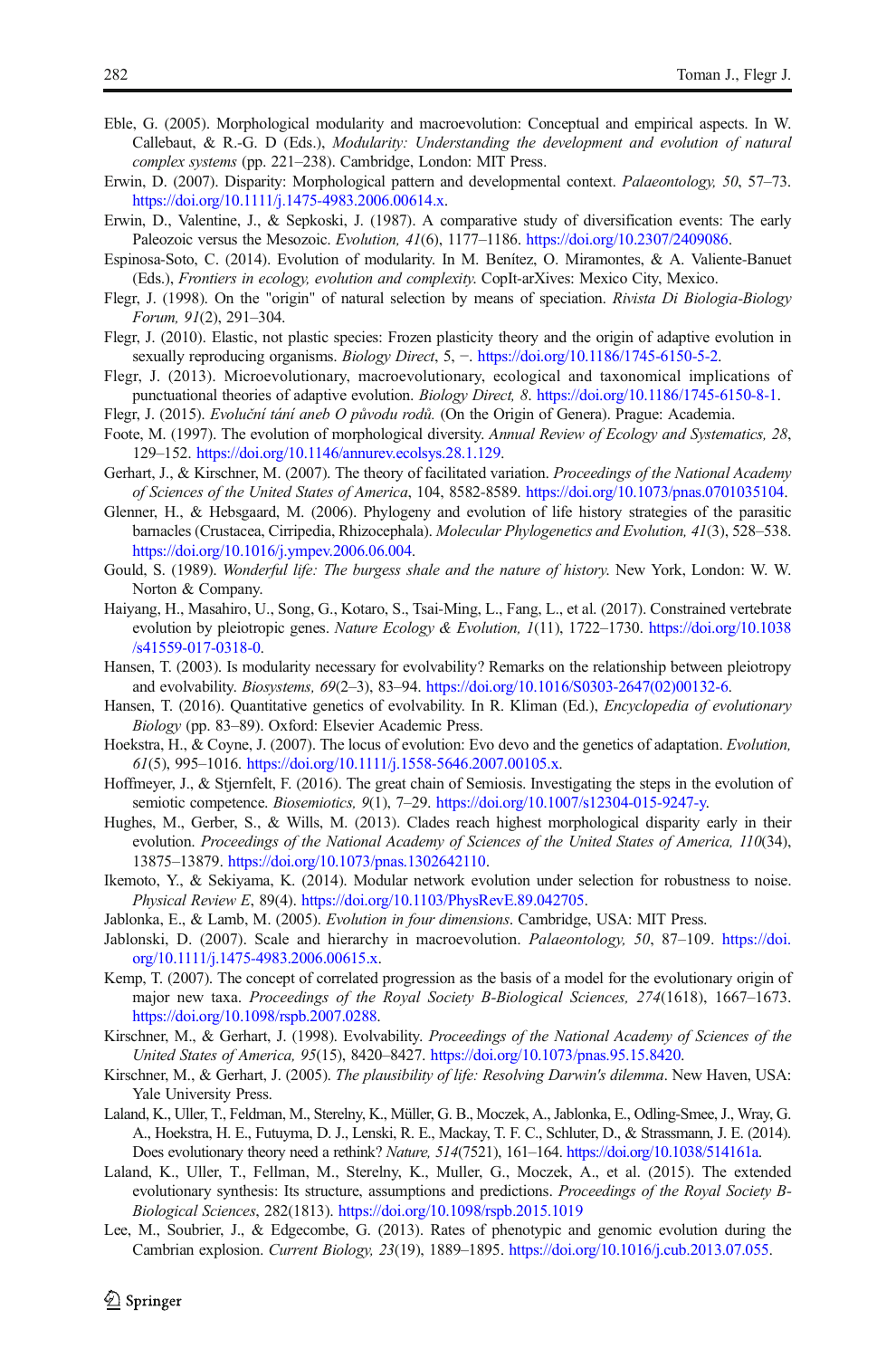<span id="page-20-0"></span>Lewontin, R. (1978). Adaptation. Scientific American, 239(3), 212–231.

- Lindholm, M. (2015). DNA dispose, but subjects decide. Learning and the extended synthesis. *Biosemiotics*, 8(3), 443–461. <https://doi.org/10.1007/s12304-015-9242-3>.
- Lynch, V., & Wagner, G. (2010). Did egg-laying boas break dollo's law? Phylogenetic evidence for reversal to oviparity in sand boas (Eryx: Boidae). Evolution, 64(1), 207–216. [https://doi.org/10.1111/j.1558-](https://doi.org/10.1111/j.1558-5646.2009.00790.x) [5646.2009.00790.x.](https://doi.org/10.1111/j.1558-5646.2009.00790.x)
- Lynch, M., Burger, R., Butcher, D., & Gabriel, W. (1993). The mutational meltdown in asexual populations. Journal of Heredity, 84(5), 339–344.
- Manser, T. (1990). The efficiency of antibody affinity maturation: Can the rate of B-cell division be limiting? Immunology Today, 11(9), 305–309. [https://doi.org/10.1016/0167-5699\(90\)90124-R](https://doi.org/10.1016/0167-5699(90)90124-R).
- Margulis, L., & Fester, R. (1991). Symbiosis as a source of evolutionary innovation: Speciation and morphogenesis. Cambridge, USA: MIT Press.
- Markoš, A. (2014). Biosphere as semiosphere: Variations on Lotman. Sign System Studies, 42(4), 487–498.
- Markoš, A. (2015). The birth and life of species–cultures. Biosemiotics, 9(1), 73–84. [https://doi.org/10.1007](https://doi.org/10.1007/s12304-015-9252-1) [/s12304-015-9252-1.](https://doi.org/10.1007/s12304-015-9252-1)
- Markoš, A., & Cvrčková, F. (2013). The Meaning(s) of Information, Code ... and Meaning. *Biosemiotics*, 6(1), 61–75. <https://doi.org/10.1007/s12304-012-9155-3>.
- Markoš, A., & Das, P. (2016). Levels or domains of life? Biosemiotics, 9(3), 319–330. [https://doi.org/10.1007](https://doi.org/10.1007/s12304-016-9271-6) [/s12304-016-9271-6.](https://doi.org/10.1007/s12304-016-9271-6)
- Markoš, A., & Faltýnek, D. (2011). Language metaphors of life. *Biosemiotics*, 4(2), 171–200. [https://doi.](https://doi.org/10.1007/s12304-010-9097-6) [org/10.1007/s12304-010-9097-6](https://doi.org/10.1007/s12304-010-9097-6).
- Marshall, C., & Valentine, J. (2010). The importance of preadapted genomes in the origin of the animal bodyplans and the cambrian explosion. Evolution, 64(5), 1189-1201. [https://doi.org/10.1111/j.1558-](https://doi.org/10.1111/j.1558-5646.2009.00908.x) [5646.2009.00908.x.](https://doi.org/10.1111/j.1558-5646.2009.00908.x)
- Maynard Smith, J., & Szathmáry, E. (2010). The major transitions in evolution. New York: Oxford University Press Inc..
- Mayr, E. (2003). The growth of biological thought: Diversity, evolution, and inheritance. In *Cambridge*, Massacusetts. London, UK: The Belknap Press of Harvard University Press.
- McShea, D. (1996). Metazoan complexity and evolution: Is there a trend? Perspective. Evolution, 50(2), 477– 492. <https://doi.org/10.2307/2410824>.
- McShea, D. (2000). Functional complexity in organisms: Parts as proxies. Biology and Philosophy, 15(5), 641–668. <https://doi.org/10.1023/A:1006695908715>.
- McShea, D. (2001a). The hierarchical structure of organisms: A scale and documentation of a trend in the maximum. Paleobiology, 27(2), 405–423. [https://doi.org/10.1666/0094-8373\(2001\)027<0405](https://doi.org/10.1666/0094-8373(2001)027<0405:THSOOA>2.0.CO;2) [:THSOOA>2.0.CO;2](https://doi.org/10.1666/0094-8373(2001)027<0405:THSOOA>2.0.CO;2).
- McShea, D. (2001b). The minor transitions in hierarchical evolution and the question of a directional bias. Journal of Evolutionary Biology, 14(3), 502–518. [https://doi.org/10.1046/j.1420-9101.2001.00283.x.](https://doi.org/10.1046/j.1420-9101.2001.00283.x)
- Meyer, A., & Van de Peer, Y. (2005). From 2R to 3R: Evidence for a fish-specific genome duplication (FSGD). BioEssays, 27(9), 937–945. [https://doi.org/10.1002/bies.20293.](https://doi.org/10.1002/bies.20293)
- Muller, H. (1964). The relation of recombination to mutational advance. *Mutation Research*, 1(1), 2–9.
- Murchison, E. (2008). Clonally transmissible cancers in dogs and Tasmanian devils. Oncogene, 27, 19–30.
- OED Online. (2017). "evolvability, n.". Online: Oxford University Press. [www.oed.com/view/Entry/269743](http://www.oed.com/view/Entry/269743). Accessed 25 September 2017.
- Ostdiek, G. (2011). Cast in plastic: Semiotic plasticity and the pragmatic reading of Darwin. Biosemiotics, 4(1), 69–82. <https://doi.org/10.1007/s12304-010-9108-7>.
- Pepper, J. (2000). The evolution of modularity in genome architecture. In C. Maley, & E. Boudreau (Eds.), Artificial Life 7 Workshop Proceedings (pp. 9–12).
- Pigliucci, M. (2008). Opinion is evolvability evolvable? Nature Reviews Genetics, 9(1), 75–82. [https://doi.](https://doi.org/10.1038/nrg2278.) [org/10.1038/nrg2278.](https://doi.org/10.1038/nrg2278.)
- Pigliucci, M. (2009). An extended synthesis for evolutionary Biology. Year in Evolutionary Biology, 2009(1168), 218–228. <https://doi.org/10.1111/j.1749-6632.2009.04578.x>.
- Pigliucci, M., & Müller, G. (2010). Evolution: The extended synthesis. USA: MIT Press.
- Queller, D. (1997). Cooperators since life began. The Quarterly Review of Biology, 72(2), 184–188.
- Queller, D. (2000). Relatedness and the fraternal major transitions. Philosophical Transactions of the Royal Society of London Series B-Biological Sciences, 355(1403), 1647–1655. [https://doi.](https://doi.org/10.1098/rstb.2000.0727) [org/10.1098/rstb.2000.0727.](https://doi.org/10.1098/rstb.2000.0727)
- Rasnicyn, A. (2005). Collected works in evolutionary biology (Izbrannye trudy po evolucionnoj biologii). Moscow: Tovarisevstvo naucnych izdanii KMK.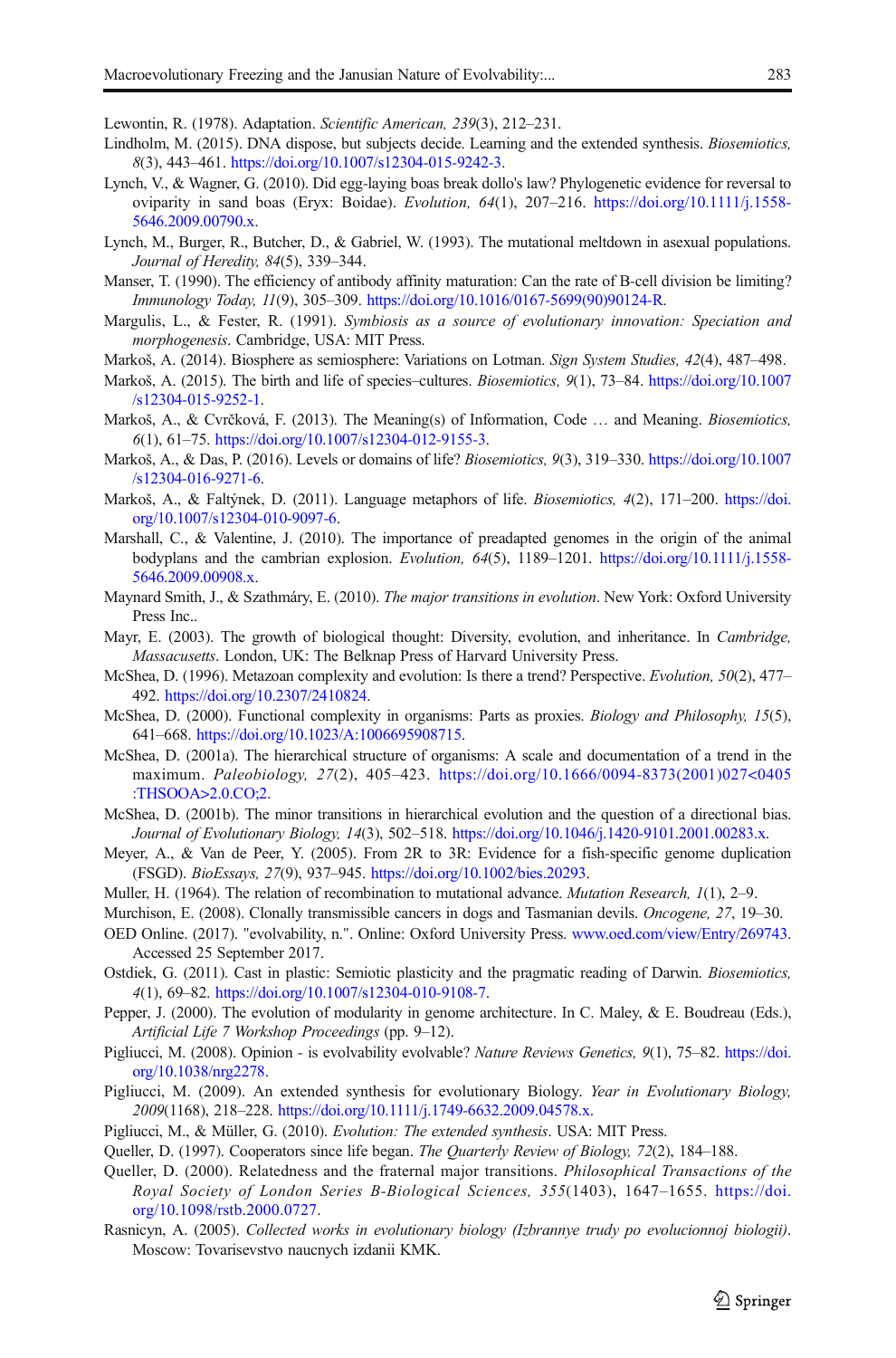- <span id="page-21-0"></span>Rasskin-Gutman, D. (2005). Modularity: Jumping forms within morphospace. In W. Callebaut, & R.-G. D (Eds.), Modularity: Understanding the development and evolution of natural complex systems (pp. 207– 219). Cambridge, London: MIT Press.
- Riedl, R. (1977). A systems-analytical approach to macro-evolutionary phenomena. Quarterly Review of Biology, 52(4), 351–370. <https://doi.org/10.1086/410123>.
- Riedl, R. (1978). Order in living organisms: A systems analysis of evolution. New York, USA: Wiley.
- Rosa, D. (1899). La Riduzione progressiva della variabilità e i suoi rapporti coll'estinzione e coll'origine delle specie. Torino: Clausen.
- Rutherford, S., & Lindquist, S. (1998). Hsp90 as a capacitor for morphological evolution. Nature, 396(6709), 336–342. [https://doi.org/10.1038/24550.](https://doi.org/10.1038/24550)
- Schank, J., & Wimsatt, W. (1986). (1986). Generative entrenchment and evolution. PSA: Proceedings of the Biennial Meeting of the Philosophy of Science Association Number Two: Symposia and Invited Papers, 1986, 33–60.
- Schlosser, G. (2002). Modularity and the units of evolution. *Theory in Biosciences, 121*(1), 1–80. [https://doi.](https://doi.org/10.1078/1431-7613-00049) [org/10.1078/1431-7613-00049.](https://doi.org/10.1078/1431-7613-00049)
- Schlosser, G. (2004). The role of modules in development and evolution. In G. Schlosser & G. Wagner (Eds.), Modularity in development and evolution (pp. 519–582). Chicago, London: The University of Chicago Press.
- Schlosser, G., & Wagner, G. (2004). Modularity in development and evolution. Chicago, USA: University of Chicago Press.
- Schoch, R. (2010). Riedl's burden and the body plan: Selection, constraint, and deep time. Journal of Experimental Zoology Part B-Molecular and Developmental Evolution, 314B(1), 1–10. [https://doi.](https://doi.org/10.1002/jez.b.21300) [org/10.1002/jez.b.21300](https://doi.org/10.1002/jez.b.21300).
- Sharov, A. (2014). Evolutionary constraints or opportunities? Biosystems, 123, 9–18. [https://doi.org/10.1016/j.](https://doi.org/10.1016/j.biosystems.2014.06.004) [biosystems.2014.06.004.](https://doi.org/10.1016/j.biosystems.2014.06.004)
- Sharov, A. (2016). Evolutionary biosemiotics and multilevel construction networks. Biosemiotics, 9(3), 399– 416. [https://doi.org/10.1007/s12304-016-9269-0.](https://doi.org/10.1007/s12304-016-9269-0)
- Shcherbakov, V. (2012). Stasis is an inevitable consequence of every successful evolution. *Biosemiotics*, 5(2), 227–245. [https://doi.org/10.1007/s12304-011-9122-4.](https://doi.org/10.1007/s12304-011-9122-4)
- Shcherbakov, V. (2013). Biological species as a form of existence, the higher form. In I. Pavlinov (Ed.), The species problem - ongoing issues (pp. 65–91). Rijeka, Croatia: InTech.
- Simon, H. (1962). The architecture of complexity. Proceedings of the American Philosophical Society, 106(6), 467–482.
- Stern, D., & Orgogozo, V. (2008). The loci of evolution: How predictable is genetic evolution ? Evolution, 62(9), 2155–2177. <https://doi.org/10.1111/j.1558-5646.2008.00450.x>.
- Stern, D., & Orgogozo, V. (2009). Is genetic evolution predictable? Science, 323(5915), 746–751. [https://doi.](https://doi.org/10.1126/science.1158997) [org/10.1126/science.1158997](https://doi.org/10.1126/science.1158997).
- Szathmáry, E. (2015). Toward major evolutionary transitions theory 2.0. Proceedings of the National Academy of Sciences of the United States of America, 112(33), 10104–10111. [https://doi.org/10.1073](https://doi.org/10.1073/pnas.1421398112) [/pnas.1421398112](https://doi.org/10.1073/pnas.1421398112).
- Szathmáry, E., & Maynard Smith, J. (1995). The major evolutionary transitions. Nature, 374(6519), 227–232. [https://doi.org/10.1038/374227a0.](https://doi.org/10.1038/374227a0)
- Thomas, R. (2005). Hierarchical integration of modular structures in the evolution of animal skeletons. In W. Callebaut, & R.-G. D (Eds.), Modularity: Understanding the development and evolution of natural complex systems (pp. 239–258). Cambridge, London: MIT Press.
- Toman, J., & Flegr, J. (2017). Stability-based sorting: The forgotten process behind (not only) biological evolution. Journal of Theoretical Biology, 435, 29–41.
- Turney, P. (1999) 'Increasing Evolvability considered as a large-scale trend in evolution' Proceedings of the 1999 genetic and evolutionary computation conference (GECCO-99). Orlando, FL: National Research Council of Canada.
- Valentine, J. (1995). Why no new phyla after the cambrian? Genome and ecospace hypotheses revisited. PALAIOS, 10(2), 190-194. [https://doi.org/10.2307/3515182.](https://doi.org/10.2307/3515182)
- Vermeij, G. (1973). Biological versatility and earth history. Proceedings of the National Academy of Sciences of the United States of America, 70(7), 1936–1938. <https://doi.org/10.1073/pnas.70.7.1936>.
- von Uexküll, J. (1909). Umwelt und Innenwelt der Tiere. Berlin: J. Springer.
- Wagner, G. (1995). The biological role of homologues: A building block hypothesis. Neues Jahrbuch für Geologie und Paläontologie - Abhandlungen, 19, 279–288.
- Wagner, A. (2005). Robustness and evolvability in living systems. Princeton, USA: University Press Princeton.